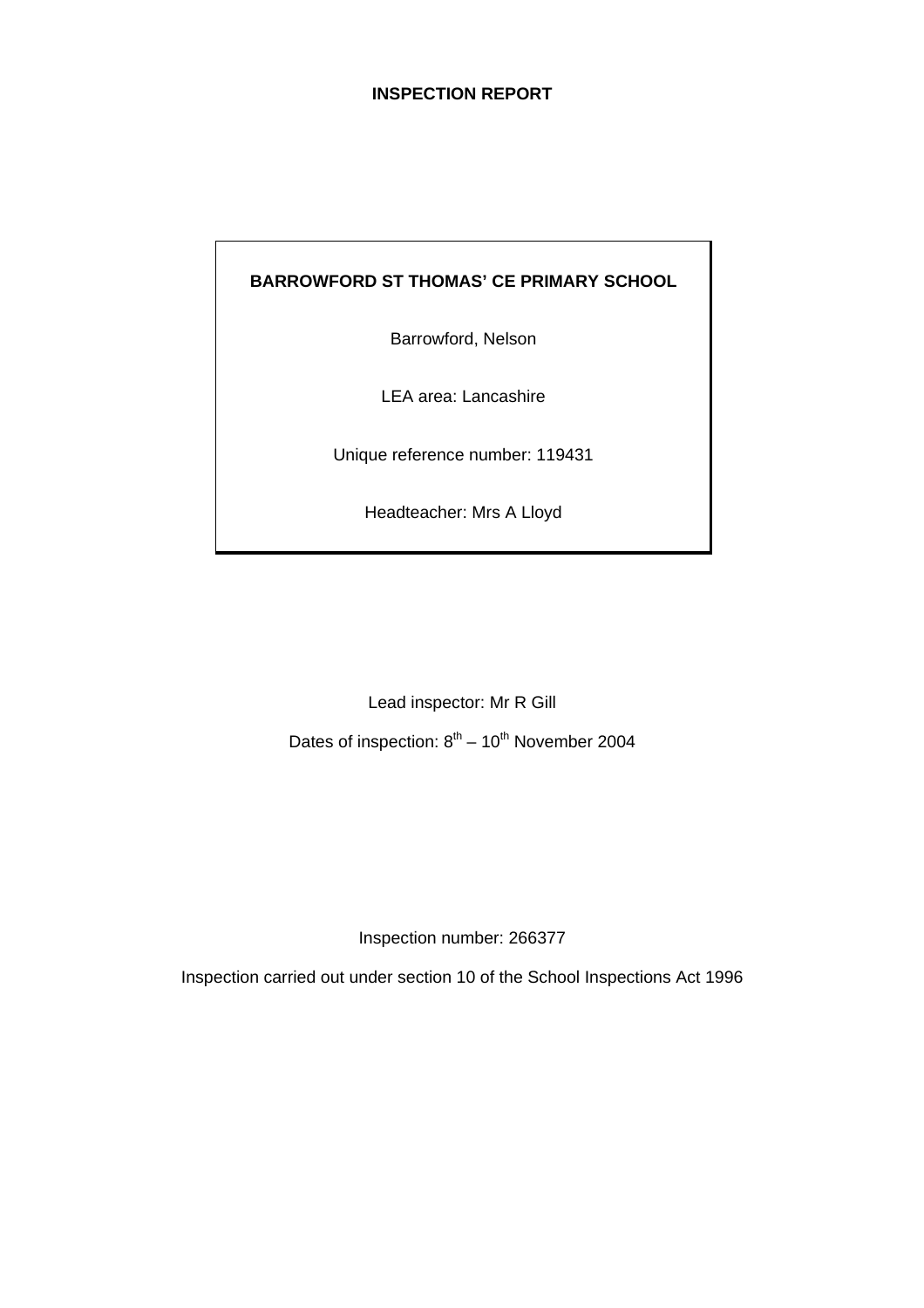#### © Crown copyright 2004

This report may be reproduced in whole or in part for non-commercial educational purposes, provided that all extracts quoted are reproduced verbatim without adaptation and on condition that the source and date thereof are stated.

Further copies of this report are obtainable from the school. Under the School Inspections Act 1996, the school must provide a copy of this report and/or its summary free of charge to certain categories of people. A charge not exceeding the full cost of reproduction may be made for any other copies supplied.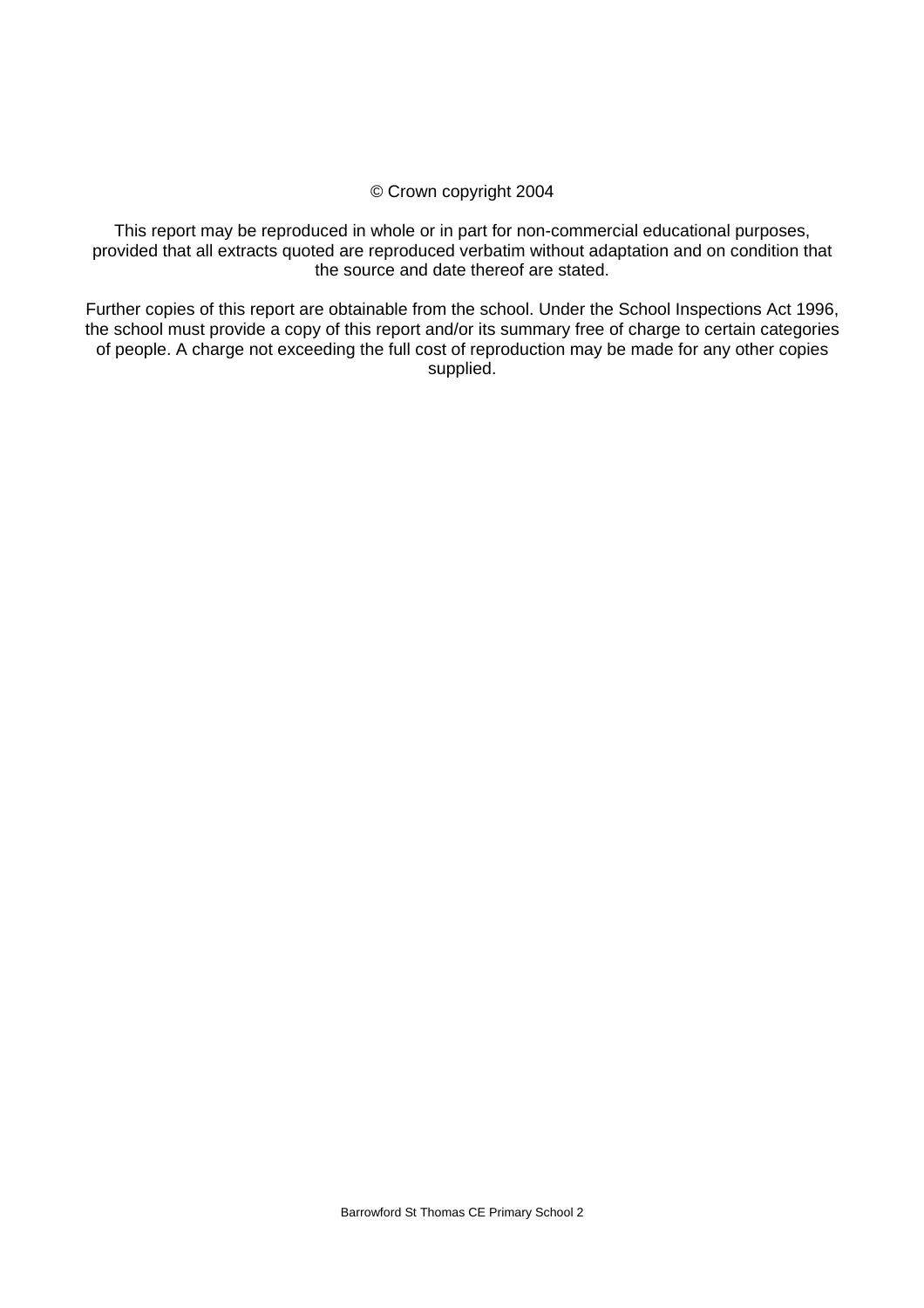# **INFORMATION ABOUT THE SCHOOL**

| Type of school:              | Primary                                                  |
|------------------------------|----------------------------------------------------------|
| School category:             | Voluntary aided                                          |
| Age range of pupils:         | $4 - 11$                                                 |
| Gender of pupils:            | Mixed                                                    |
| Number on roll:              | 111                                                      |
| School address:              | <b>Wheatley Lane Road</b><br><b>Barrowford</b><br>Nelson |
| Postcode:                    | Lancashire<br>BB9 6QT                                    |
| Telephone number:            | 01282 614462                                             |
| Fax number:                  | 01282 449812                                             |
| Appropriate authority:       | Governing body                                           |
| Name of chair of governors:  | Mr N Blackburn                                           |
| Date of previous inspection: | 18 <sup>th</sup> January 1999                            |

# **CHARACTERISTICS OF THE SCHOOL**

Barrowford St Thomas CE School is situated in a semi-rural location near the outskirts of Nelson. The school moved to its present location (a brand new building) in 2002. Most of the 111 pupils come from the immediate locality but a few travel from further afield. Pupils are taught in one of four classes. There are four full-time, equivalent, teachers and a headteacher who teaches regularly. The proportion of pupils with special educational needs is similar to that found nationally. There are currently four pupils with a statement of special educational needs, which is above average. Virtually all the pupils are from families of white British heritage. The small group of pupils from an Asian British heritage entered the school fluent in English. When they start school, children's attainment is generally in line with most children of their age. The deputy headteacher is a recent appointment.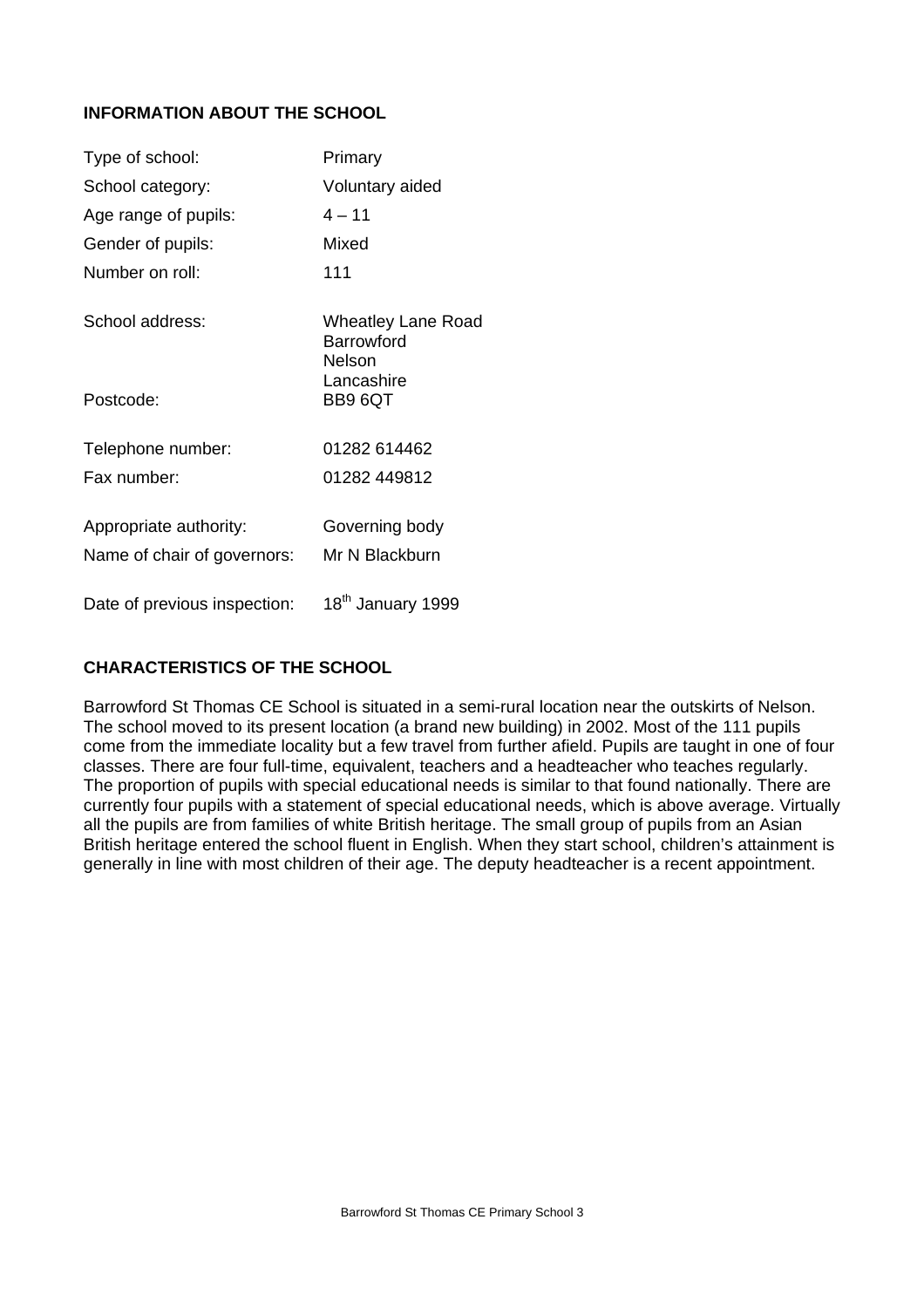# **INFORMATION ABOUT THE INSPECTION TEAM**

|       | Members of the inspection team |                | <b>Subject responsibilities</b>                                                                                                        |
|-------|--------------------------------|----------------|----------------------------------------------------------------------------------------------------------------------------------------|
| 4074  | R Gill                         | Lead inspector | <b>Mathematics</b><br>Music<br>Art and design<br>Information and communication<br>technology<br>Geography<br>Special educational needs |
| 8922  | <b>B</b> McIntosh              | Lay inspector  |                                                                                                                                        |
| 30362 | J Henshaw                      | Team inspector | <b>Foundation Stage</b><br>Science<br>Physical education<br>Design and technology                                                      |
| 4350  | C Whittington                  | Team inspector | English<br>English as an additional language<br>History                                                                                |
| 25431 | L Clark                        | Team inspector | French                                                                                                                                 |

The inspection contractor was:

Independent School Inspection Services (ISIS)

 3 Harrowby Road West Park Leeds LS16 5HN

Any concerns or complaints about the inspection or the report should be made initially to the inspection contractor. The procedures are set out in the leaflet *'Complaining about Ofsted Inspections'*, which is available from Ofsted Publications Centre (telephone 07002 637833) or Ofsted's website (www.ofsted.gov.uk).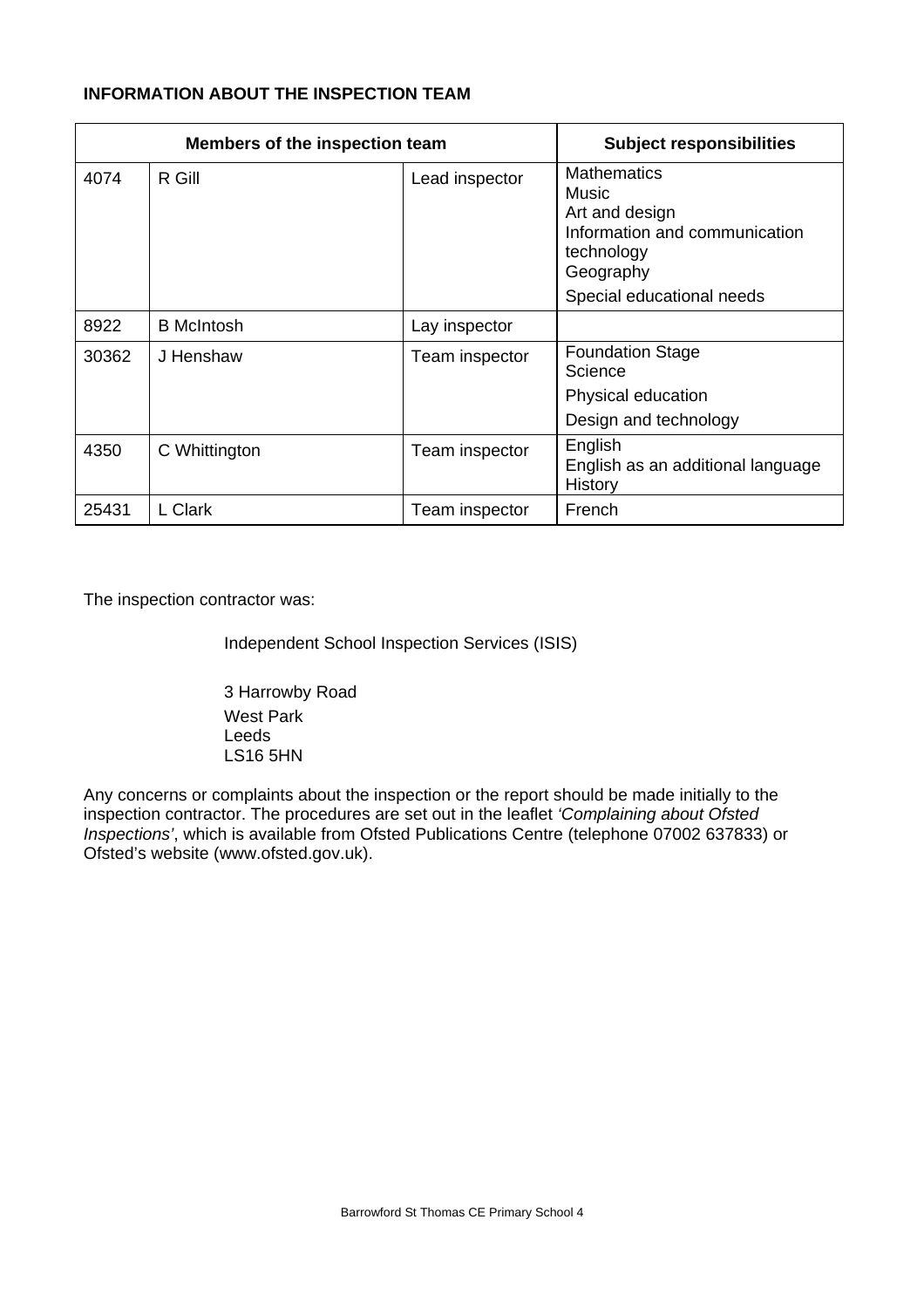# **REPORT CONTENTS**

|                                                                                                                                                                    | Page |
|--------------------------------------------------------------------------------------------------------------------------------------------------------------------|------|
| PART A: SUMMARY OF THE REPORT                                                                                                                                      | 6    |
| <b>PART B: COMMENTARY ON THE MAIN INSPECTION FINDINGS</b>                                                                                                          |      |
| <b>STANDARDS ACHIEVED BY PUPILS</b>                                                                                                                                | 8    |
| Standards achieved in areas of learning and subjects                                                                                                               |      |
| Pupils' attitudes, values and other personal qualities (ethos)                                                                                                     |      |
| <b>QUALITY OF EDUCATION PROVIDED BY THE SCHOOL</b>                                                                                                                 | 11   |
| Teaching and learning<br>The curriculum<br>Care, guidance and support<br>Partnership with parents, other schools and the community                                 |      |
| <b>LEADERSHIP AND MANAGEMENT</b>                                                                                                                                   | 16   |
| PART C: THE QUALITY OF EDUCATION IN AREAS OF LEARNING AND<br><b>SUBJECTS</b><br>AREAS OF LEARNING IN THE FOUNDATION STAGE<br><b>SUBJECTS IN KEY STAGES 1 AND 2</b> | 19   |
| PART D: SUMMARY OF THE MAIN INSPECTION JUDGEMENTS                                                                                                                  | 33   |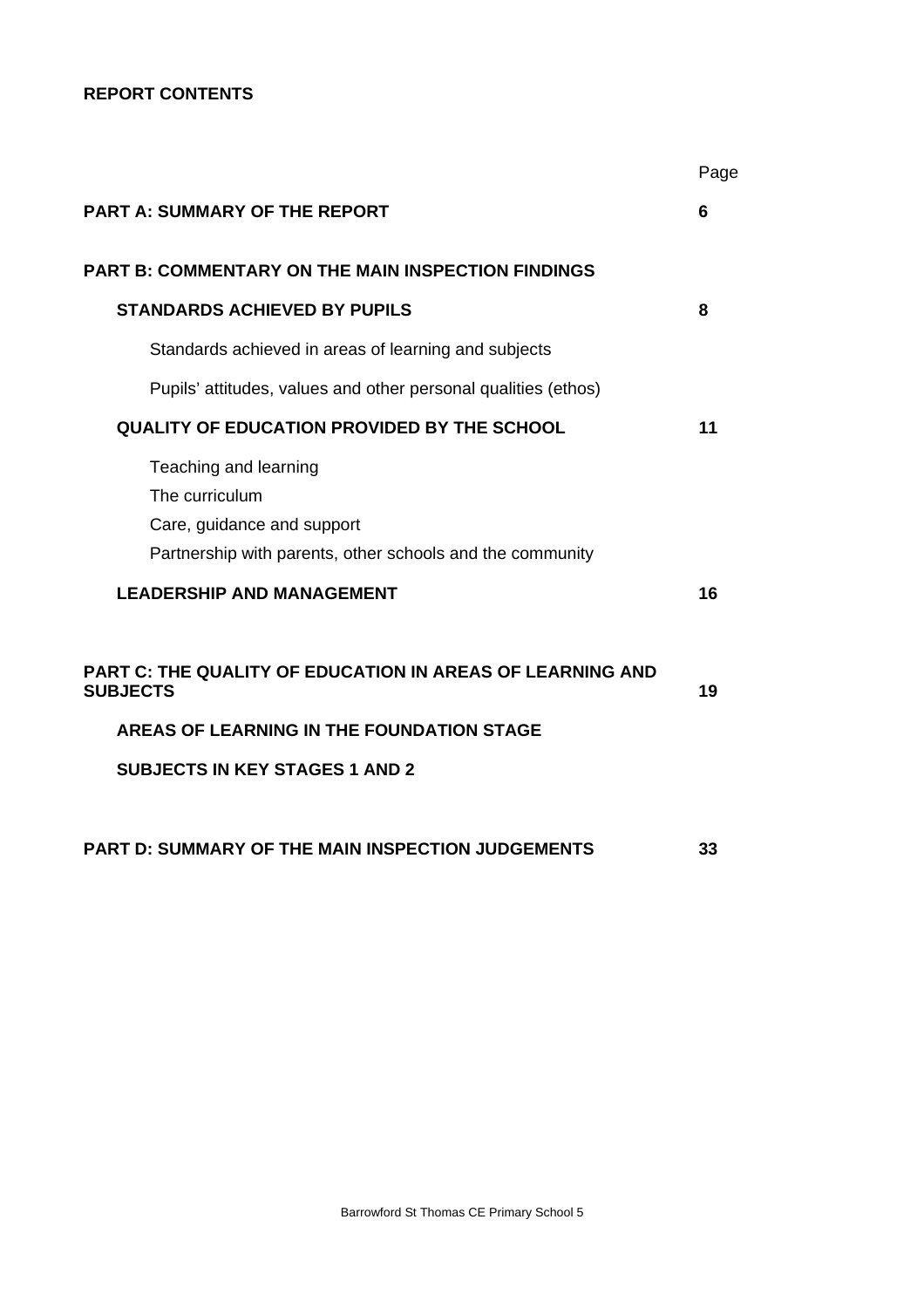# **PART A: SUMMARY OF THE REPORT**

# **OVERALL EVALUATION**

**This is a good school** with many very good and some excellent features. Standards are generally well above average and pupils achieve well as a result of the very good leadership and management that have radically revitalised the school. Teaching is good overall, but there is some very good and excellent teaching in some lessons. The school provides good value for money.

## **The school's main strengths and weaknesses are:**

- the swift progress the school has made has been engineered by very insightful leadership;
- pupils' very good personal development is reflected in the very positive relationships and behaviour they display around the school;
- the good curriculum is extended by very good opportunities for pupils to broaden their experience, but outside play facilities for the youngest children are limited;
- a strong partnership with parents and the very good care for pupils ensure a positive ethos;
- pupils' writing is not as good as their reading and sometimes lacks finesse in its finished form;
- pupils are not fully enough involved in evaluating and discussing their own learning.

The school has improved very well since its last inspection in 1999. Standards have improved despite the upheaval caused by moving to a new building and a significant turnover in staff. The quality of teaching has improved considerably, partly due to the very good systems of checking that exist now. The level of resourcing for most subjects is good. The school's ability to evaluate its own progress has improved enormously.

| <b>Results in National</b><br>Curriculum tests at the end<br>of Year 6, compared with: |      | similar schools |       |      |
|----------------------------------------------------------------------------------------|------|-----------------|-------|------|
|                                                                                        | 2002 | 2003            | 2004  | 2004 |
| English                                                                                |      |                 | $A^*$ | А*   |
| mathematics                                                                            |      |                 | A*    | А*   |
| science                                                                                |      |                 |       | B    |

#### **STANDARDS ACHIEVED**

Key: A<sup>\*</sup> very well above average; A - well above average; B - above average; C - average; D - below average; E - well *below average* 

*Similar schools are those whose pupils attained similarly at the end of Year 2.* 

**Pupils' achievement is good.** The school's results in the National Curriculum tests at the end of Year 6 in 2004 were even better than usual. In English and mathematics they were in the top five per cent nationally. Pupils made very good progress from the end of Year 2, but this was an exceptional year and normally, in most years, achievement is good.

The judgements made during the inspection show that currently:

- children in the Foundation Stage make good progress and are on course to exceed the nationally expected goals;
- standards in reading, writing and mathematics are above expected levels in Year 2 and pupils achieve well; and
- standards in Year 6 are above the national expectation in mathematics and science, and well above it in English, particularly in reading. Writing is a relatively less well developed although achievement is good.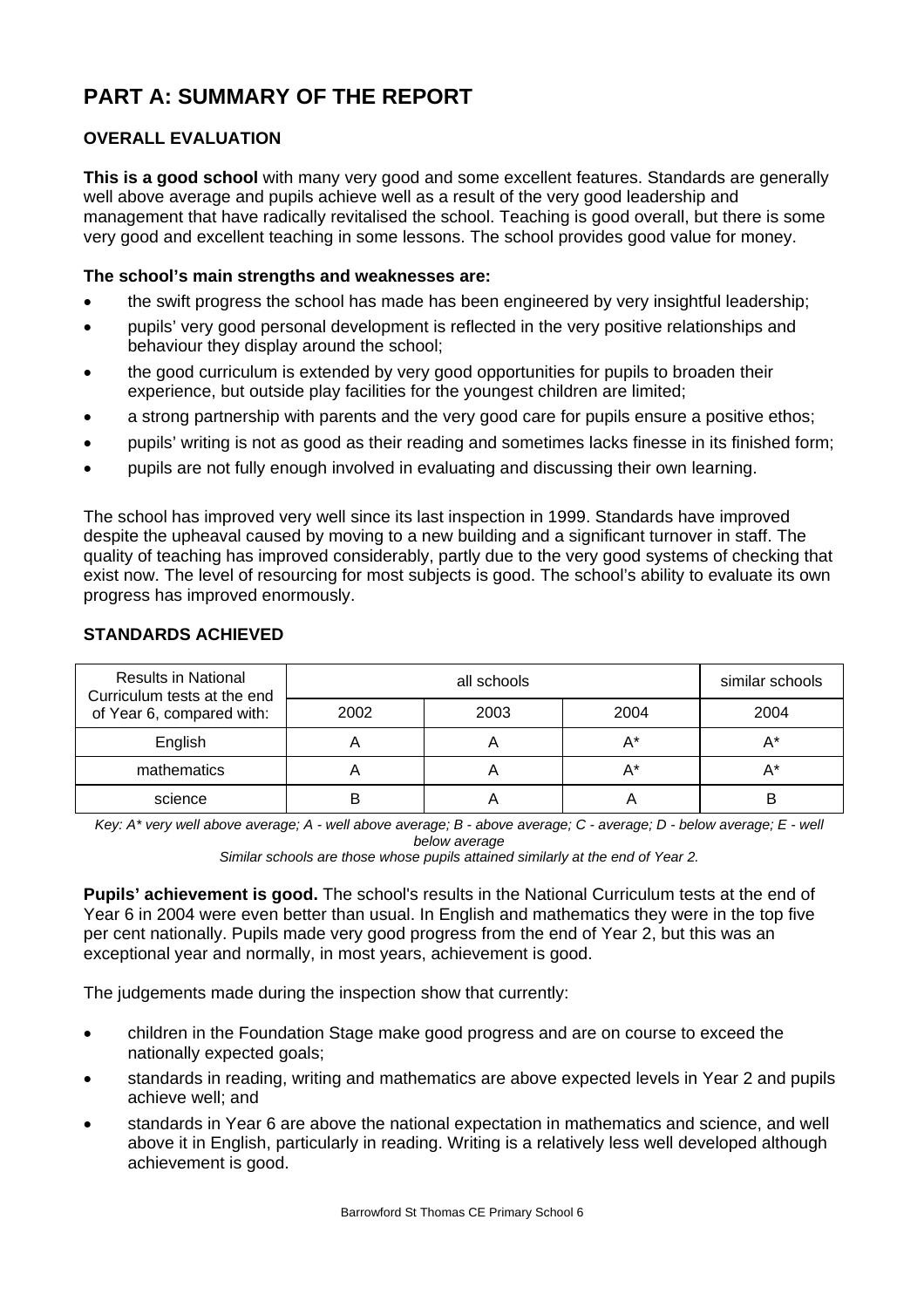**Pupils' personal qualities are very good. Their spiritual, moral, social and cultural development is very good.** Attitudes and behaviour in lessons are very good and pupils' behaviour around school is very positive. Attendance is very good and punctuality is good.

# **QUALITY OF EDUCATION**

## **The quality of education provided by the school is good. Teaching and learning are good.**

Teaching is good, with some very good and excellent features throughout the school. Pupils with special educational needs learn well because teachers and support staff, know exactly what to do. The assessment of pupils' work is undertaken very well in ways that help them know what to improve, but pupils are not fully involved in the assessment process. The school provides very good support for pupils. It works very well with parents and the community to enhance pupils' achievements. The curriculum is generally good and the very good opportunities for enrichment, for example in sport, French and philosophy, have a very positive influence on their progress. The accommodation has been improved dramatically, by the governors' excellent efforts, but outside facilities for children in the Foundation Stage sometimes limit learning.

#### **LEADERSHIP AND MANAGEMENT**

#### **Leadership and management are very good.**

The headteacher and governors have worked very hard to improve the school from one in which many older pupils were making unsatisfactory progress. The headteacher has devised some excellent methods by which the school can be evaluated and governors kept up to date. Coordinators are very clear about what needs to be done and have improved standards across the curriculum. The governing body fulfils its statutory duties well in playing a dynamic role in checking on the school's progress and challenging it to do better. Governors ensure that the school successfully includes all pupils and promotes racial equality well. The school has already identified the weaknesses found during the inspection and has some plans in place to improve them.

#### **PARENTS' AND PUPILS' VIEWS OF THE SCHOOL**

Parents are very pleased with the school and the improvements to the accommodation. Many appreciate the rapid improvement in their children's progress. Equally, pupils have a very good opinion of the school and talk with confidence and maturity about their work and personal development.

#### **IMPROVEMENTS NEEDED**

The most important things the school should do to improve are:

- improve pupils' writing to match the advances made in reading;
- deepen pupils' involvement in the evaluation of their own learning; and
- improve the outside facilities for children in the Foundation Stage.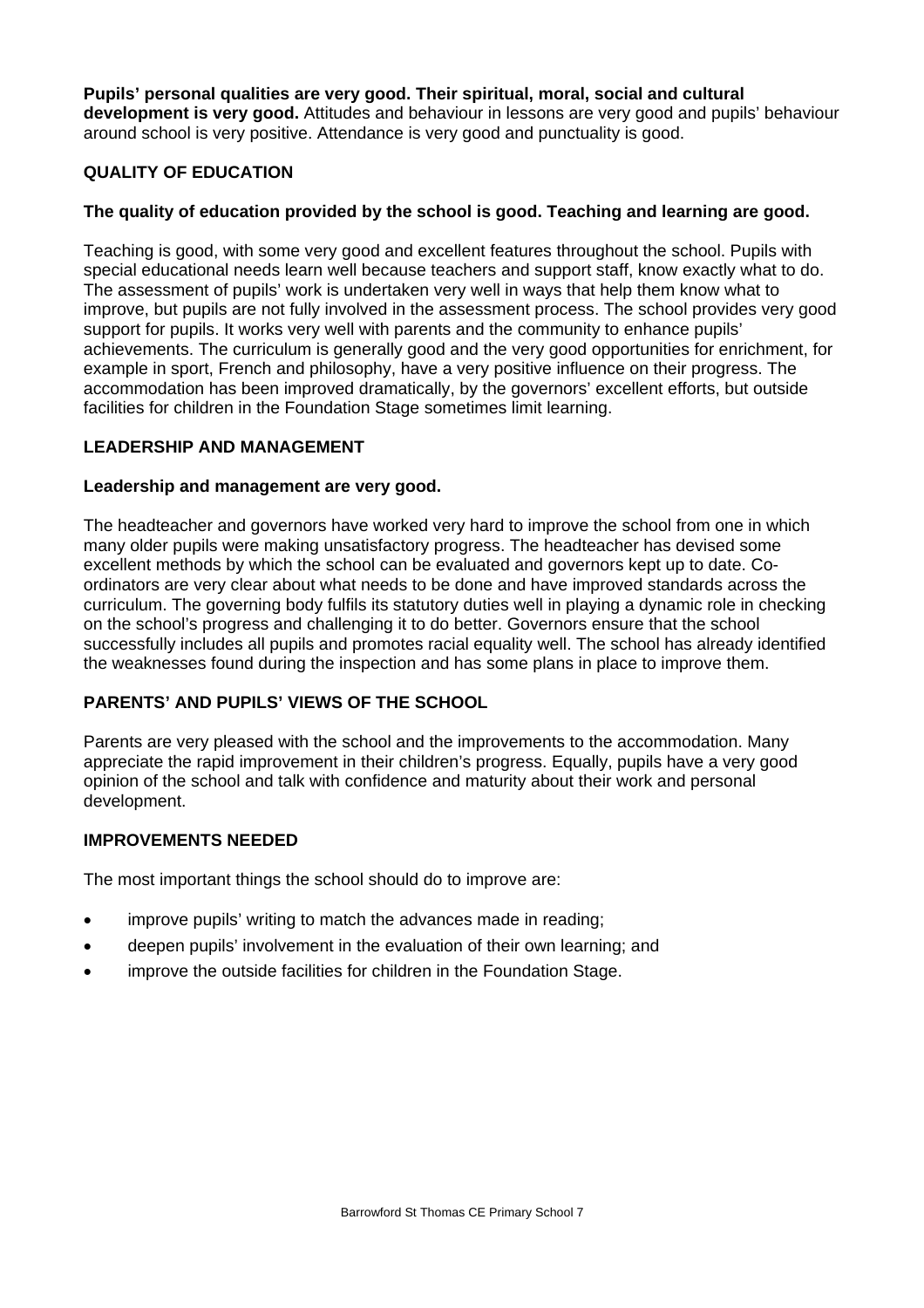# **PART B: COMMENTARY ON THE INSPECTION FINDINGS**

# **STANDARDS ACHIEVED BY PUPILS**

#### **Standards achieved in areas of learning and subjects**

Pupils' attainment in Year 6 is generally above average and their achievement in reaching this level of attainment is good*.* By the end of Year 2 standards are generally above average. Standards by the end of the reception year are above the expected levels in all areas of learning.

#### **Main strengths and weaknesses**

- Standards are above the nationally expected level in virtually all subjects and areas of learning.
- Pupils achieve well throughout the school.
- Pupils with special educational needs and higher attainers achieve well at their different levels.
- The pupils' progress has accelerated well in line with the advancements in teaching and learning.
- Pupils' progress in writing represents a relative area of weakness.

#### **Commentary**

- 1. Pupils' attainment by the end of Year 6 is generally well above average and pupils' achievement in reaching this level of attainment is good*.* The results in 2004 were very well above average in English and mathematics and well above it in science. This was very high attainment, which, nevertheless, represented good achievement for the pupils concerned. By the end of Year 2 standards are generally above average, but in 2004 mathematics they were about average because not all higher attainers reached the expected levels. Achievement is generally good by the end of Year 2. Standards by the end of the reception year are on course to be above the expected levels in all areas of learning. This represents good achievement in the Foundation Stage because children consolidate and extend basic skills and make good progress in a number of areas in which they had limited experience when they joined the school, for example in knowledge and understanding of the world.
- 2. Caution should be observed when making judgements about the published National Curriculum tests results for the school because the number of pupils in each year group is relatively small and one pupil accounts for a high proportion of the final result. Furthermore, one or two pupils moving in or out of school during the year can have a marked effect on statistics. Nevertheless, it is possible to use the records of pupils' learning and their individual test results to make judgements about their achievement, which is good throughout the school.

| Standards in: | School results | National results |
|---------------|----------------|------------------|
| reading       | 17.2(17.8)     | 15.8(15.7)       |
| writing       | 16.4(16.4)     | 14.6 (14.6)      |
| mathematics   | 16.8 (17.9)    | 16.2(16.3)       |

*Standards in national tests at the end of Year 2 – average point scores in 2004* 

*There were 17 pupils in the year group. Figures in brackets are for the previous year*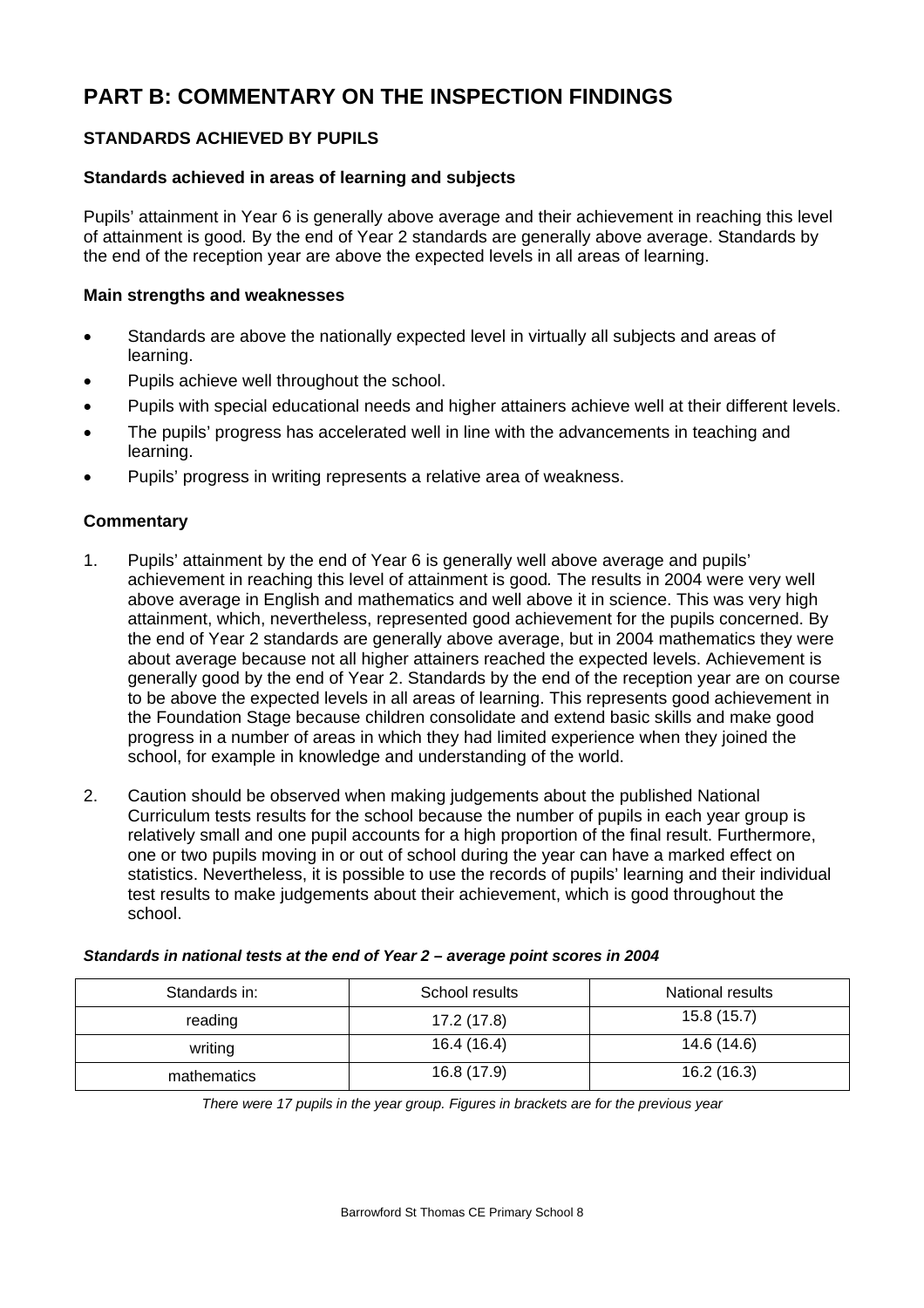| Standards in: | School results | National results |
|---------------|----------------|------------------|
| English       | 31.0(29.1)     | 26.9(26.8)       |
| mathematics   | 31.0(28.8)     | 27.0 (26.8)      |
| science       | 30.6(30.2)     | 28.6 (28.6)      |

#### *Standards in national tests at the end of Year 6 – average point scores in 2004*

*There were 15 pupils in the year group. Figures in brackets are for the previous year* 

- 3. The school was charged, in 1999, with improving provision in all subjects so that standards could be raised. This has been accomplished very well. Currently, standards in all subjects except physical education, which are typical, are above the nationally expected levels and pupils are achieving well. Vigorous leadership and management have enabled this to happen. Detailed records of pupils' progress reveal how achievement has been improved. For example, the pupils in the current Year 6 made only satisfactory progress, from the end of Year 2, in writing and mathematics until they were in Year 5 when the strong teaching they received accelerated their progress rapidly. Nevertheless, pupils' writing contains weaker aspects such as sentence construction and punctuation particularly at the higher levels of attainment. Improved teaching in Year 3 and Year 4 is now having a positive effect on achievement. This and other associated developments are relatively recent and due to the persistent drive from the headteacher to improve the rate of progress in all classes. For example, it was noticed that, in 2004, a few higher attaining pupils in Year 2 could have done better in mathematics. Teaching for this year is more sharply focused on making sure that all pupils achieve the levels of which they are capable.
- 4. Pupils who have special educational needs achieve well. Some of them have quite marked difficulties that prevent them from communicating easily with the rest of the pupils. Nevertheless, teaching, from teachers and their assistants, is very effective for these and other pupils with special educational needs. They thrive so well because their individual achievements are valued and celebrated positively in all lessons. Higher attainers make good progress in an atmosphere in which they are often challenged with more difficult questions and set more demanding work. Those that possess particular gifts or talents are also catered for well and make good progress. For example, gifted mathematicians that exist in every class throughout the school are provided with additional work that taxes their abilities. Moreover, the philosophy club appeals to those with an interest in ideas and how they can be debated. Pupils with a talent for languages grasp the basic elements of French very well and those with an interest in sport can join one of several clubs designed to meet their needs.

# **Pupils' attitudes, values and other personal qualities (ethos)**

5. Pupils' behaviour and their attitudes to school are very good. Pupils' personal development, including their spiritual, moral, social and cultural development, is also very good. Attendance is very good and punctuality is good.

- The pupils' very good attitudes help them to learn effectively and achieve well.
- High expectations of the pupils' behaviour are set and achieved; the school deals very effectively with all forms of harassment.
- Pupils' spiritual, moral, social and cultural awareness is developed very well and helps them become mature and responsible.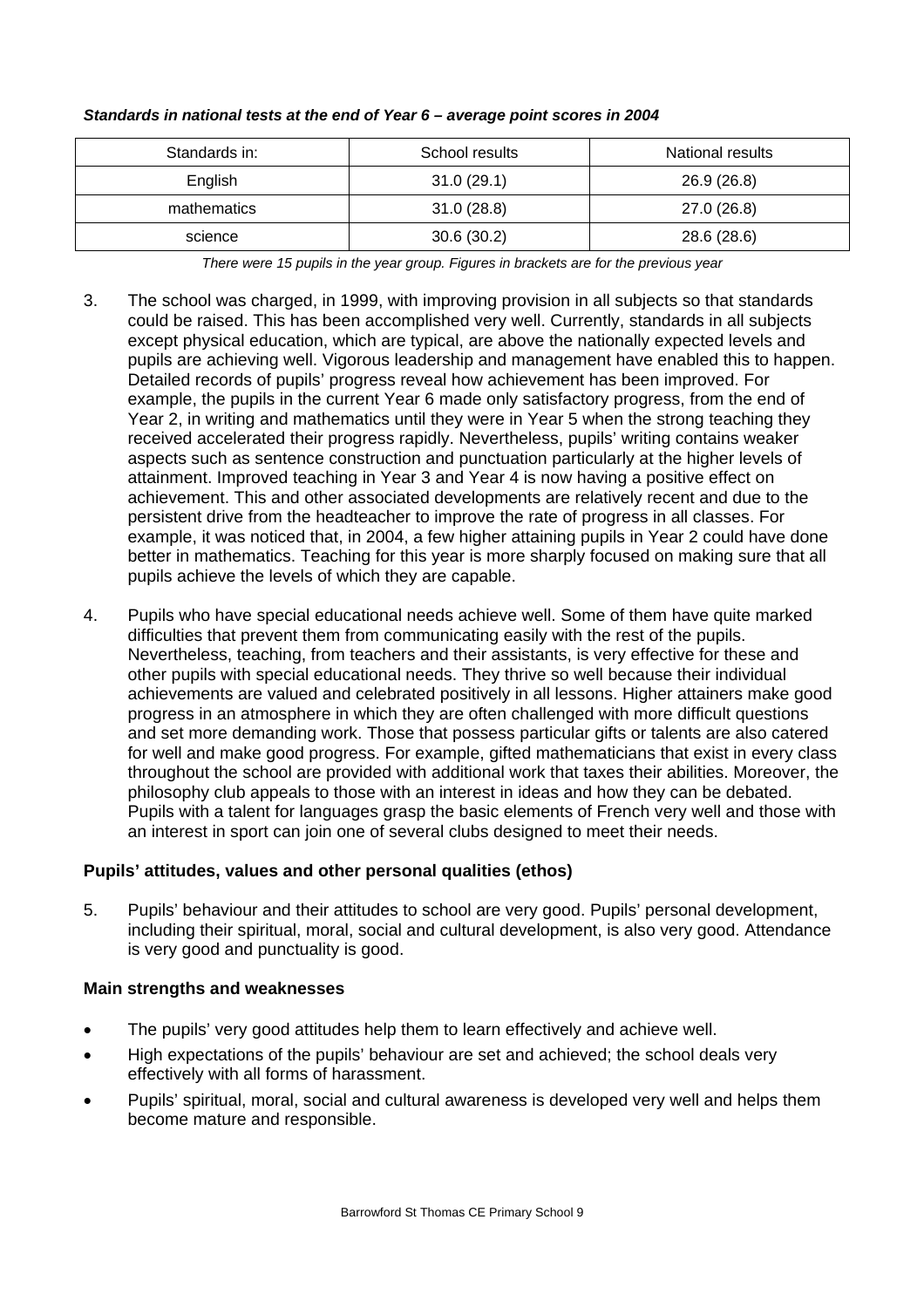- 6. Pupils like coming to school, are very keen to learn and play a full part in the variety of experiences that the school offers. They are inspired to do well, feel challenged by the work set and enjoy learning because the teachers make it fun and interesting. They respond with confidence to the challenges set for them and concentrate very well on their tasks. When contributing to discussions or explaining their methods of calculation they are not afraid to make mistakes as they know their answers are valued. Pupils with special educational needs have equally positive attitudes to learning and take a full and active part in lessons. Pupils are very keen on French and think it is a good subject to learn because it is useful and broadens their understanding of another country and its customs. The lessons develop pupils' selfesteem well and gives them confidence to speak out in front of others. Older boys are particularly enthusiastic.
- 7. A positive attitude to work is encouraged from the moment the children start school. In the reception year, children make good progress towards the goals set for them in personal, social and emotional development and exceed the expected levels by the time they move into Year 1. Adults are proactive in supporting the children effectively. Very good discipline ensures that all children concentrate on their tasks but still enjoy their learning.
- 8. The school gives a very high profile to pupils' personal development. Since the last inspection the planning for the different aspects of pupils' personal development has been reviewed thoroughly and is now systematically addressed through the curriculum. Relationships are very good throughout the school because the pupils have a very good understanding of their responsibilities within the school community. This helps to create a happy learning environment. Pupils have a very high regard for their teachers and each other and value their friendships. Staff lead by example and use the school's very good systems effectively to promote high standards of behaviour. Parents declare strong praise for the school, particularly for the way their children are taught and the positive effect this has on their attitudes and behaviour. Pupils have a very clear understanding of the difference between right and wrong and almost always try to do what they know is right. Bullying is not perceived to be a problem by pupils, but they feel that if any form of harassment does occur, it is taken most seriously and dealt with very effectively by staff. There has been one fixed-period exclusion during the last school year as a result of seriously inappropriate behaviour.

| Categories used in the Annual School Census | No of pupils<br>on roll | Number of<br>fixed period<br>exclusions | Number of<br>permanent<br>exclusions |
|---------------------------------------------|-------------------------|-----------------------------------------|--------------------------------------|
| White - British                             | 105                     |                                         |                                      |
| White-any other White background            |                         |                                         |                                      |
| Asian or Asian British-Pakistani            |                         |                                         |                                      |

9. Throughout the school a strong Christian ethos is created through a shared sense of purpose and pride in the pupils and their achievements. Pupils get on very well together and collaborate very well in play and work. They are very friendly, polite and very welcoming to visitors. Although pupils play very well together the size of the playgrounds is barely adequate for their high spirits and wish for active play. The atmosphere around the school at lunchtime is positive and sociable. Pupils are very well behaved in the dining room and chat amicably to each other and adults. Spiritual development is an integral part of the curriculum and assemblies, and is well planned around themes that are relevant to pupils. Music enriches pupils' creative and emotional development and their singing is quite moving. Pupils like the

#### *Ethnic background of pupils Exclusions in the last school year*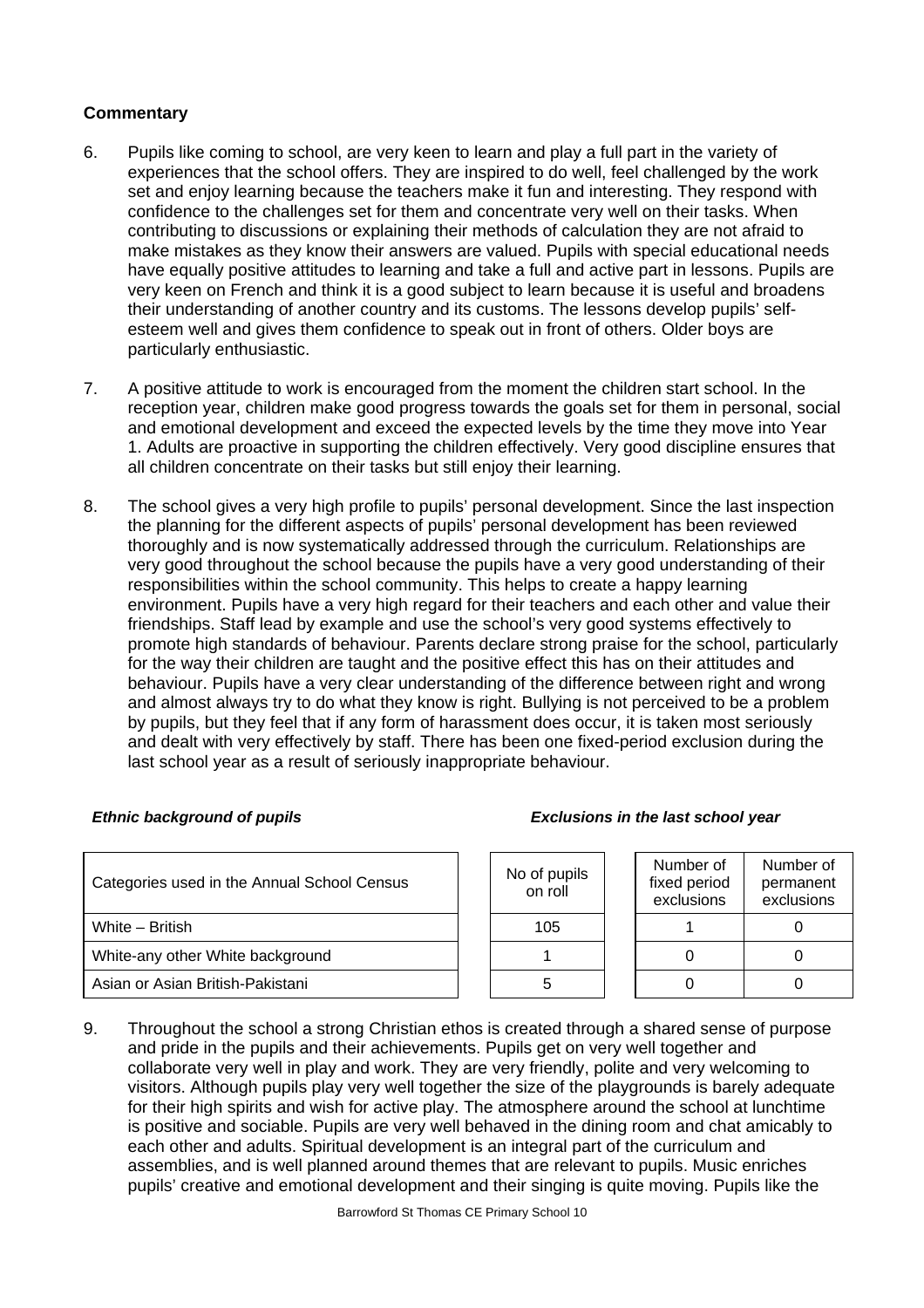fact that their teachers encourage them to do their very best but do not push or pressurise them in any way. This boosts their self-esteem and confidence and helps them to achieve well. Class discussions give good opportunities for pupils to listen to varied opinions that may not match their own and they show respect for the differing views and feelings of others.

10. Pupils gain a very good understanding of their own cultural traditions and the diversity and richness of other cultures. They learn about world faiths and traditions through art, history, geography, religious education and themed cultural weeks. The 'Building Bridges' multi-faith group visits regularly and helps to develop links between Christians and Moslems. Pupils are clearly influenced by the visits and show a very good appreciation and respect of others' beliefs, ideas and culture.

### **Attendance**

#### *Attendance in the latest complete reporting year 2003/04 (%)*

| Authorised absence |     | Unauthorised absence |  |
|--------------------|-----|----------------------|--|
| School data        | 3.4 | School data          |  |
| National data      | 5.4 | National data        |  |

*The table gives the percentage of half days (sessions) missed through absence for the latest complete reporting year.*

11. Attendance is consistently very good. Most parents are quick to inform the school when their child is absent and any unexplained absences are followed up rigorously. The small amount of unauthorised absence arises from family holidays that are in excess of ten days. The school makes first day absence calls where no explanation of absence or lateness is received. This very prompt action ensures the safety of the pupils. The majority of pupils arrive punctually with just a few persistent latecomers.

# **QUALITY OF EDUCATION PROVIDED BY THE SCHOOL**

The school provides a good quality of education that includes good teaching and learning. The assessment of pupils' work is very good and this has helped to raise standards and improve teaching. There is an effective curriculum which is very well enhanced by activities beyond the classroom. Pupils receive very good care, support and guidance and the school has a very good partnership with parents and the community. Pupils greatly appreciate what the school does for them, particularly in the way that their views are taken into account.

#### **Teaching and learning**

Teaching and learning are good with some very good and occasionally excellent features. A range of very good assessment methods has been introduced and these methods are working well to help teaching to improve pupils' learning.

- Teaching provides very good opportunities for all pupils to succeed.
- Lessons are planned well to link subjects together.
- ICT is used well to enhance learning.
- Methods of assessment are often very good, but pupils are not yet fully involved in assessing their own work.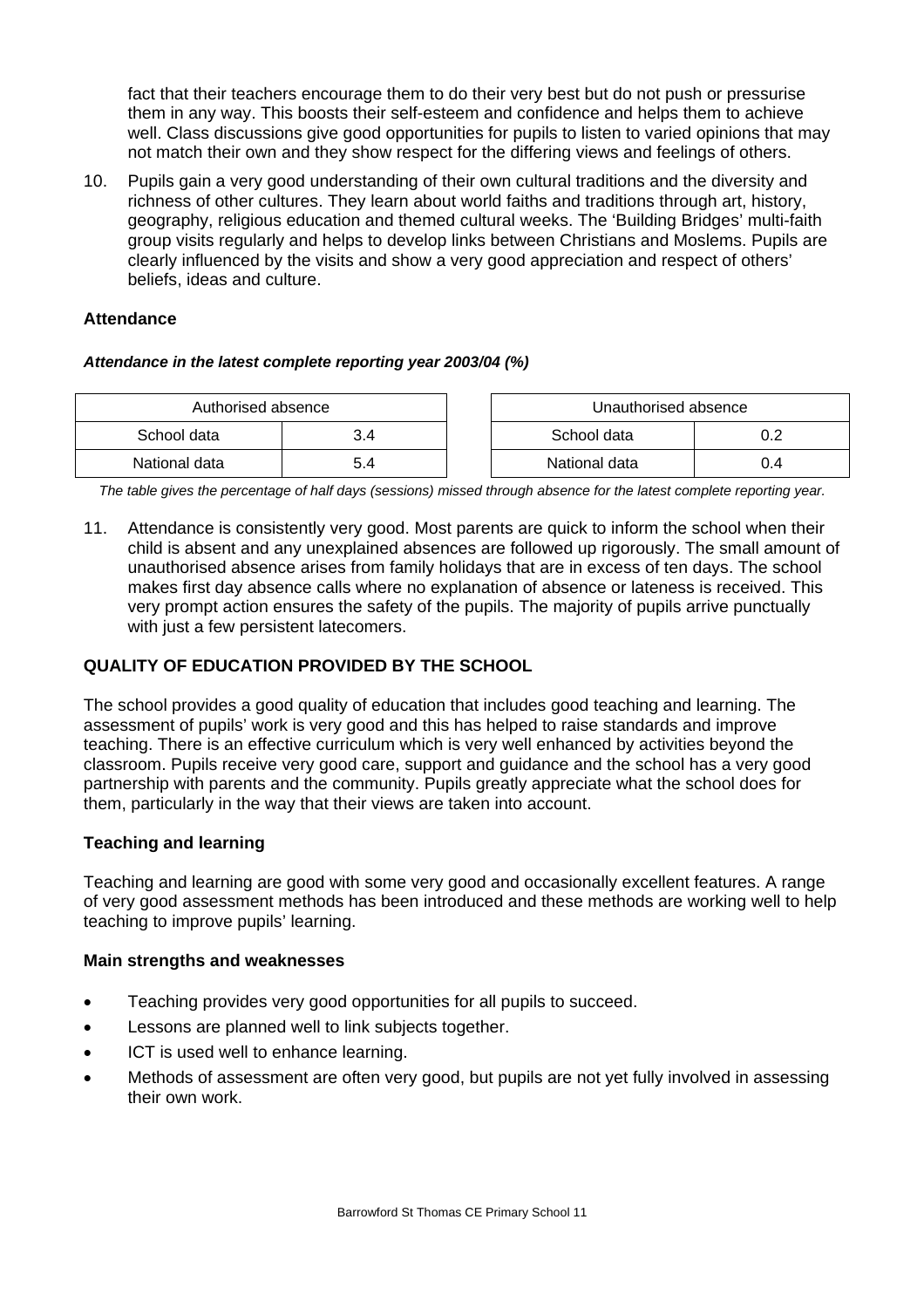12. The quality of teaching is much improved on that found at the time of the last inspection. There is now no unsatisfactory teaching and the proportion of good and better teaching has grown very well. There have been several changes in staff over the years and new staff have been inducted very well in methods designed to raise standards. Parents are very positive about the way in teaching has improved since 1999.

#### *Summary of teaching observed during the inspection in 27 lessons*

| Excellent | Very good | Good | Satisfactory | Unsatisfactory | Poor | Very poor |
|-----------|-----------|------|--------------|----------------|------|-----------|
|           | 10        |      |              |                |      |           |

*The table gives the number of lessons observed in each of the seven categories used to make judgements about lessons.* 

- 13. Strong teaching has several common themes running through it, but the central feature is the way in which lessons provide an equal opportunity for all pupils to learn productively. Those with a special educational need are often expertly guided by teaching assistants in ways that allow them to learn alongside others and gifted pupils are offered more demanding work that satisfies their curiosity and capacity for deeper thought. For example, gifted pupils in reception, Year 2 and Year 3 are all given work in mathematics that not only extends their skills in arithmetic, but requires them to think around a problem and try different solutions. Teaching assistants, who play a positive role in lessons, are sometimes deployed to work with higher attaining pupils, for example in the ICT room. In this way as many pupils as possible benefit from their enthusiasm and expertise.
- 14. The school's aim to provide a rich, interesting and interlinked curriculum is fulfilled well in many lessons throughout the school. The teaching of French from Year 1 to Year 6, in which pupils progress well, adds a special dimension to pupils' learning that they enjoy immensely. Good teaching develops pupils' responses to questions well and helps them to articulate words distinctly as they carefully mimic their teacher's accent and intonation. Pupils in Year 6 understand how well their studies are linked together and speak well about the way in which this approach to learning makes lessons enjoyable. For example, music is composed on computers to accompany the reading of writing produced in English lessons. Drama was used well, in Year 6, to help pupils understand more about Victorian social history, and in Year 2 pupils' learning about the Great Fire of London came alive when they baked biscuits in design and technology. They were able to grasp at first hand how the fire could have started in a bakery.
- 15. The use of ICT in as many lessons as possible makes learning exciting and extends pupils' thinking well. Teachers use electronic whiteboards well to test out ideas and display useful information. Pupils are eager to be chosen to demonstrate their skills using these boards and the thought of doing it fixes their attention well. Classroom computers are used well for recording ideas, word processing and researching for information on the Internet or from CD-ROMs. The school's open plan room for computing is used very well to teach skills and allow practice. Video clips are used very well to exemplify teaching points in history, for example.
- 16. The good, and often very good, teaching in the Foundation Stage contains all of the successful elements found elsewhere in the school. Children are engaged very well, encouraged in skilful ways and challenged to be independent and resourceful learners. They respond well to these challenges, but their learning is sometimes restricted by the room, which is too cramped to ensure that children are free to make their own choices and be fully responsible to their own equipment. This is particularly true when inclement weather prevents the use of the outside area, leaving all the children inside.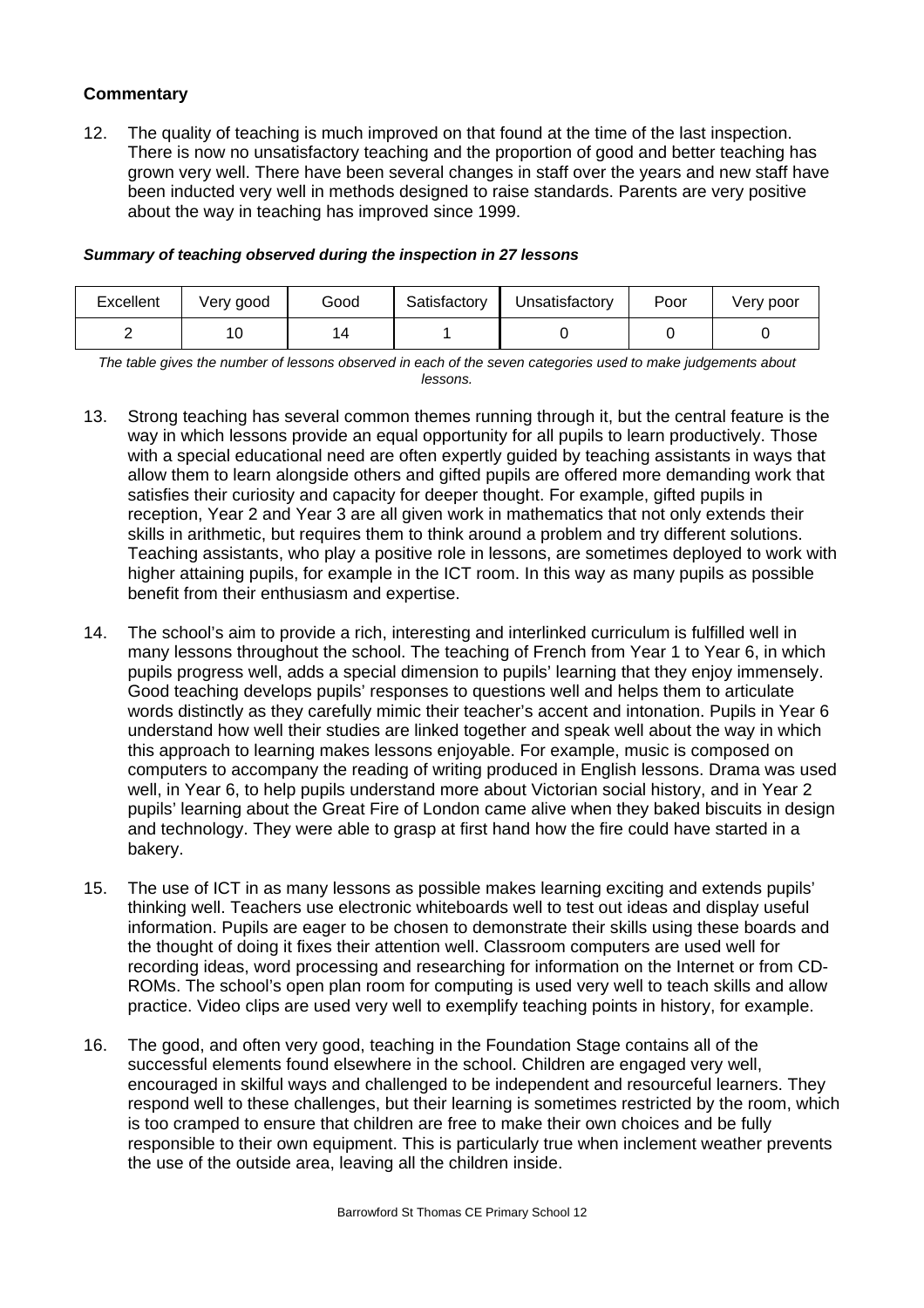- 17. The creation of a calm and productive atmosphere for learning in all lessons is accomplished by skilful management that includes noise level indicators that guide pupils very well in how much talk is required. They understand exactly which activities have to be quiet and in which they can talk at a louder volume. In this and other well-planned ways teaching orchestrates pupils' responses to enable lively debate and purposeful high noise level involvement and peaceful moments of quiet contemplation.
- 18. Some very good methods of assessment are used, which ensure that pupils' learning is monitored very well and lessons are planned accordingly. Discussion about what is being learnt is of a high quality in many lessons. Teachers ask a variety of well-considered questions that appeal particularly to higher attainers. Pupils' responses are often thoughtful and well composed. For example, in a Year 2 personal, social, health and citizenship education lesson in which the class was considering how they would feel if no one gave them a present at Christmas, one pupil volunteered that, "I would feel an empty space inside me." A relative weakness in some lessons is that teachers rely too heavily on pupils putting their hands up to answer and therefore some pupils remain silent and go unnoticed. On other occasions questions are either too demanding for most pupils or not spread around enough pupils to ensure a wide enough involvement in the discussion. Learning objectives are regularly advertised well at the beginning of lessons but not discussed well enough at the end of many lessons. Pupils are encouraged to use a simple self-assessment system to indicate whether they think they have succeeded or not, but the lack of albeit a brief discussion about this aspect limits pupils' learning. Work is well marked. Teachers provide useful comments and clear guidance about what needs to be improved. Pupils nearly always respond to these ideas about improvement, but occasionally they are ignored and on these occasions pupils fail to make the required progress.

# **The curriculum**

The overall quality of the curriculum throughout the school is good. Opportunities for curriculum enrichment through the range of extra-curricular activities are very good. Overall the range and quality of resources and accommodation are good.

#### **Main strengths and weaknesses**

- All pupils enjoy a very well designed curriculum in which innovation has a high priority.
- Very good provision is made for pupils' personal, social, health and citizenship education.
- Space for outdoor learning for children in the Foundation Stage is insufficiently developed.
- There is a wide range of extra-curricular opportunities for all pupils, including suitable activities for the younger pupils.

#### **Commentary**

19. The school's curriculum is generally broad and balanced and is based largely on nationally recommended schemes, adapted effectively to meet the needs of the pupils. The quality and range of learning opportunities provided are good and a high priority is given to opportunities for relevant cross-curricular work. Although this is still in the process of development in some areas, some very good examples were seen: for example, the link between English and history in Class 3, and the use of ICT across all subjects, particularly an excellent ICT lesson, linked with music, in Year 6. The curriculum meets all statutory requirements, including the provision for education concerning sex, relationships and drugs awareness. Pupils are prepared very well for the next stage of their education. Curriculum reports are sent home every half term, so that parents know what their children will be doing. French is taught effectively to all pupils through the school from Year 1. It is well planned to cater for two year groups in a class as it is taught in a two-year cycle. The planning links in well with national guidance and in addition termly topics are planned to link in with what is being taught in other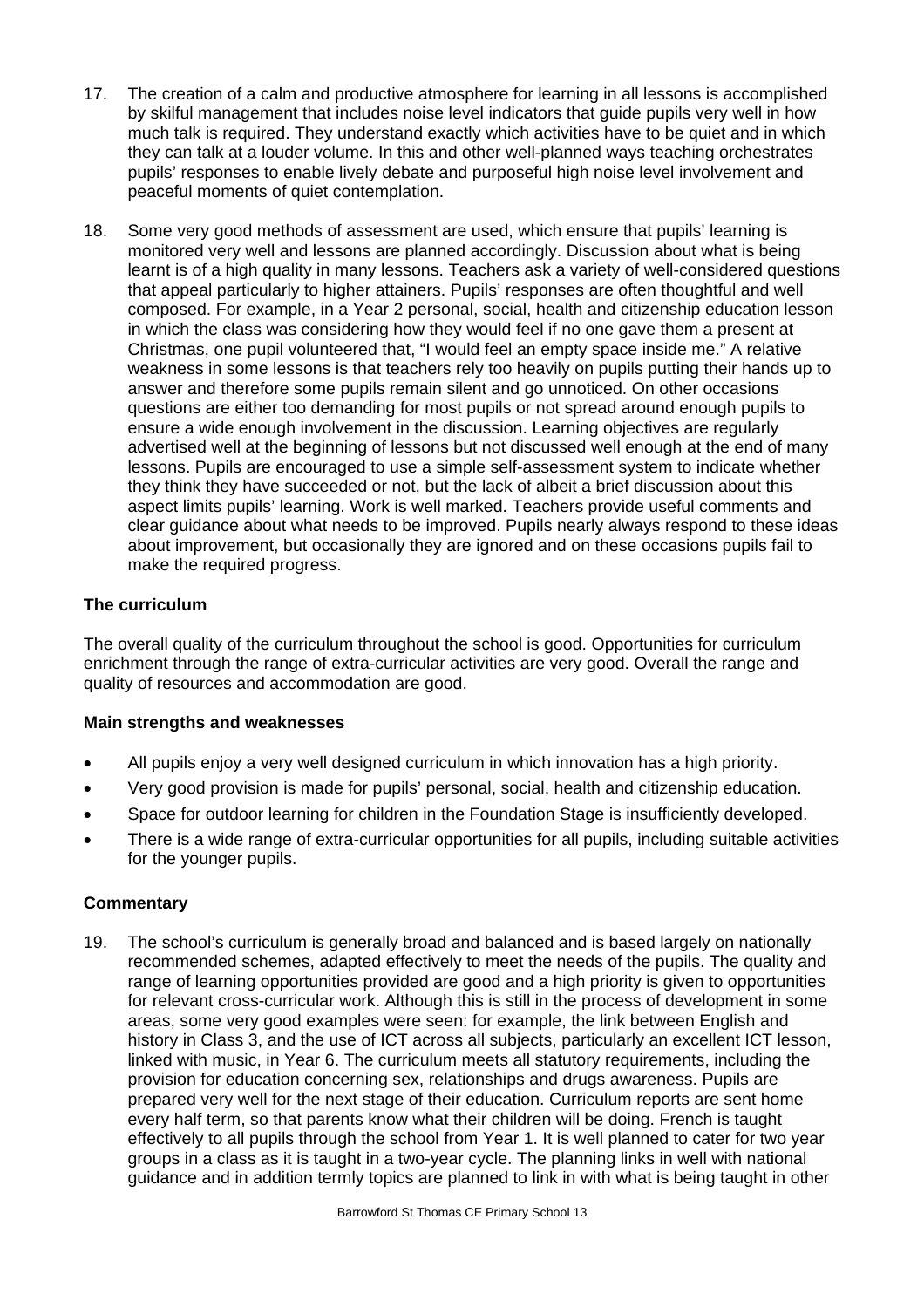subjects; for example, this term's topic on clothes has a connection with the Victorians which pupils are learning about in history.

- 20. Provision for pupils with special educational needs is very good. There are detailed plans for their learning that have been drawn up after full consultation with teaching assistants, parents and the pupils themselves. These plans are implemented in very well considered ways that provide learning to suit the needs of the pupils.
- 21. Provision for personal, social, health and citizenship education in the school is very good. The school is highly inclusive in all its aspects and various strategies are used to develop children's pride, initiative and responsibilities. Older pupils are given a wide range of increasing responsibilities and all take these seriously. Members of the school council feel they have influence and are able to make a difference within the school.
- 22. The curriculum is enriched by a wide range of sporting, arts and other activities provided for the pupils. These include football, basketball and netball, art, recorders (at three levels), violin, chess and country dancing. Suitable activities are also provided for the younger pupils. One pupil said that these opportunities were one of the best things about the school because "there is something to suit everyone's needs".
- 23. The teachers and learning support staff in all parts of the school are experienced and work effectively together to support the pupils' development, and contribute to their good achievement over time.
- 24. The quantity and quality of resources are generally good, and these are used appropriately. Good use is made of the accommodation, but there is no suitably developed outside area for children in the Foundation Stage, which limits opportunities for them to learn outdoors. The school playgrounds are small for the number of pupils who wish to run around or play ball games at break times. The range of attractive and interesting displays around the school enhances the pupils' learning.
- 25. The school's leadership and management have had a very good influence over the way that the curriculum, resources and accommodation have improved, very well, since the last inspection. There is now a good curriculum in all subjects and areas of learning, adequate accommodation is provided and there is a good level of resources with which pupils can learn.

#### **Care, guidance and support**

Arrangements for ensuring pupils' welfare, health and safety are very good. The strong caring atmosphere in school helps pupils to enjoy their learning. The school provides pupils with very good support, advice and guidance. The way the school seeks and acts upon pupils' views is very good.

- The atmosphere of warmth and calm creates a happy environment in which pupils are very well cared for so they can enjoy their learning and achieve well.
- Prompt and very well-targeted academic help and guidance make a significant contribution to pupils' good achievement and personal development.
- Good induction arrangements help children settle in quickly and smoothly to school.
- Pupils' views are sought, valued and acted upon. They contribute very well to the development of the school.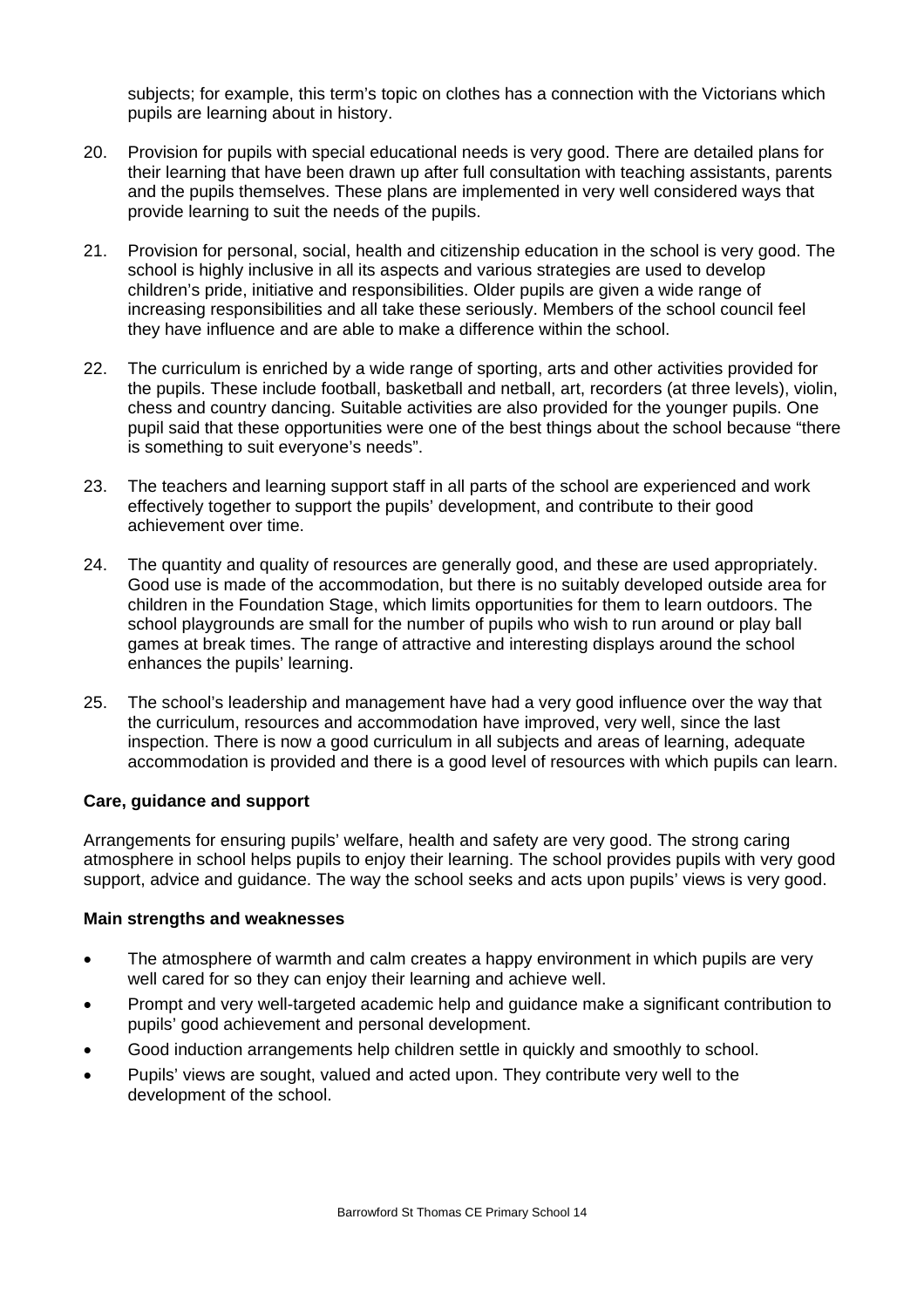- 26. Pupils are safe and secure at school and the very good attention paid to their care, welfare and safety allows them to concentrate on learning. All staff work hard to make the school a very welcoming place for pupils. Arrangements for health and safety are very good and records are meticulously maintained. Daily routines are well planned and pupils are carefully supervised when at work or at play. At lunchtimes clear systems are well established and this ensures a continuity of pupils' welfare and safety.
- 27. Pupils and staff take great delight and enjoyment in learning. Parents agree that the school provides their children with a high standard of care and that individual pupils receive very good support when it is needed. Pupils find their teachers kind, helpful and fair and feel they are looked after very well. When asked to sum up what it is they like about the school, without hesitation they say "It is nice, small and friendly". As a result they are happy and can get on with their learning. Relationships throughout the school are very strong so pupils feel secure and know there is always someone to whom they can turn for help. Child protection procedures are very well established and staff are fully aware of what to do if they have any concerns about the children in their care.
- 28. There are good arrangements to help the new reception children and their families to familiarise themselves with the staff and routines of school life. The staff establish early links with parents through well-planned meetings and visits and gather information about the children in order to maximise support and guidance. Pupils starting at other times throughout the year are soon made to feel welcome and part of the school community.
- 29. The information about pupils' achievements is used very well to set targets for academic and personal development. As a result pupils' achievement is good. Pupils have a satisfactory awareness of how well they are doing and how to improve their work but their involvement in evaluating their own learning is underdeveloped because they do not talk enough about it. Pupils with special educational needs are supported well in class so they take a full and active part in lessons. The targets on the individual education plans are detailed, giving staff a clear understanding of the specific areas of learning to focus upon, and this helps the pupils to achieve well. Pupils are included well in the process by contributing their comments to the individual plans.
- 30. Pupils are actively encouraged to contribute towards improving the school. They know that their views matter and the school will respond to what they say. The school council helps pupils to learn about democratic decision taking and makes a very good contribution to the life in school.

#### **Partnership with parents, other schools and the community**

The partnership with parents is very good, which is an improvement since the last inspection. Links with the community and other schools are very good. They enhance the range of learning opportunities for pupils and help them to achieve well.

- There is a strong partnership with parents which is based upon mutual trust and their confidence in the school.
- Parental involvement in the life of the school makes a very good contribution to pupils' learning.
- Very good communication keeps parents well informed about the school and their children's progress.
- The school sees its links with the community and other schools as a rich resource to strengthen and enliven pupils' learning experiences.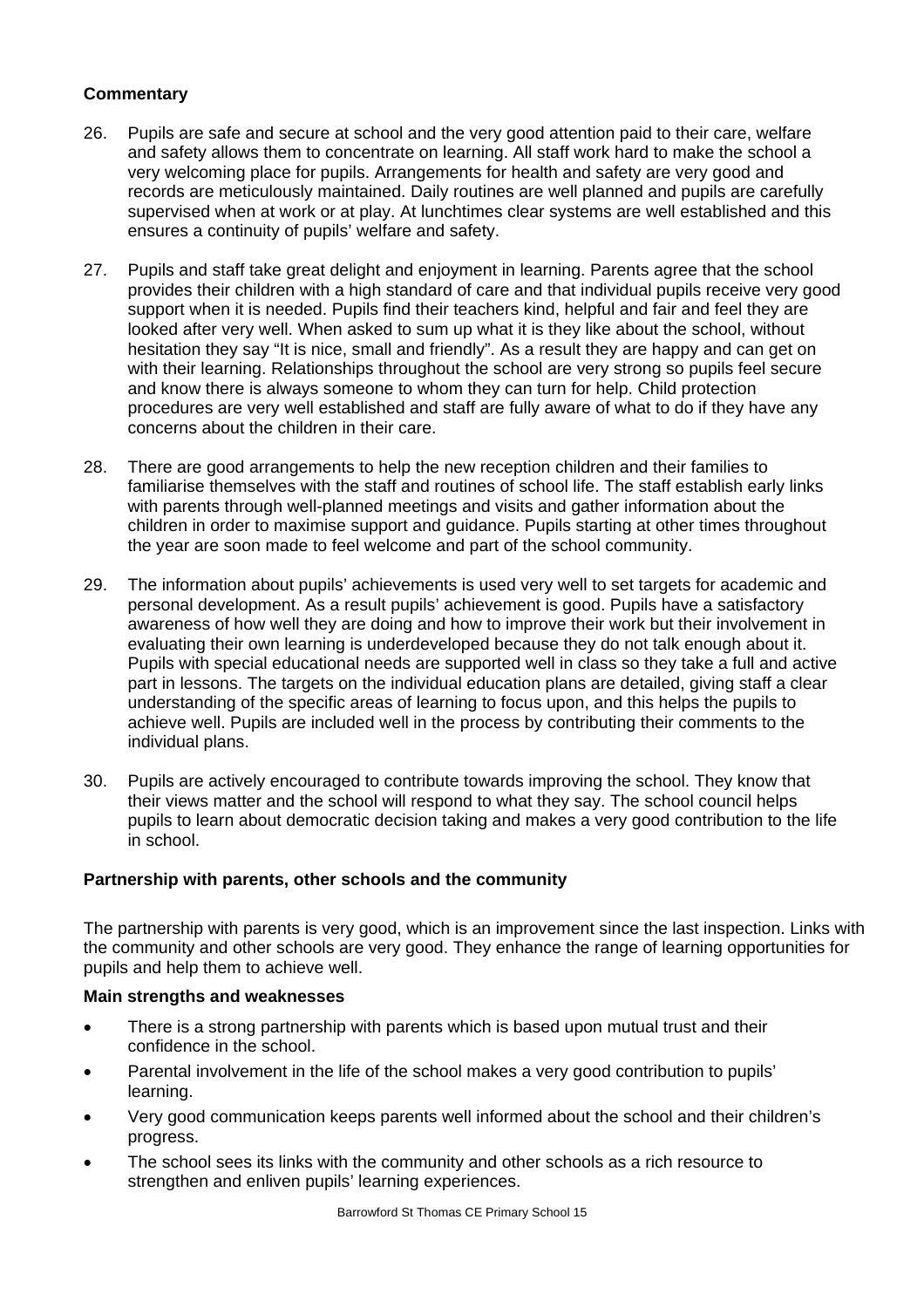- 31. The school is popular and highly regarded by parents. Some parents move into the parish so that their children can attend this school. Parents at the meeting prior to the inspection clearly appreciated the developments that have taken place over the years. They felt all aspects of the school have improved, especially its ethos and quality of teaching and learning.
- 32. Parents make a very good contribution to pupils' learning and to the life of the school and what it achieves. They accompany school visits, support concerts and other school events and are very effective fund raisers. Fund-raising towards the cost of the new school brought many aspects of the community together and forged links with local services and businesses. Parents support their children very well when work is sent home. A number of parents and volunteers make a regular commitment to help in the classrooms. The school seeks and values parents' views and as a result of one of their requests the after-school club was opened which is a good resource for the community.
- 33. The school communicates very well with parents through an impressive range of information about the school and their children's progress. The various newsletters, including those that are emailed to homes, are thought to be excellent. There is a regular sharing of information about the pupils' progress through the termly parents' meetings, written reports and reviews of progress for pupils with special educational needs. The annual reports are of very good quality and give a clear picture of how well the pupils are progressing, as well as setting targets for future learning. Comments about children's progress and how well they are doing can be expressed through the parent and pupil evaluation sheets provided prior to parents meeting with the teachers. This is very good practice and their views form a useful focus for discussion at the meetings. The regular curriculum and topic information helps parents support their child's learning at home. Parents find that the school and staff are approachable and accessible at anytime for formal or informal discussions.
- 34. The school capitalises very well on the expertise and resources in the community to strengthen and enliven pupils' learning. For example, local writers, artists and religious groups contribute to lessons regularly. Links between home, the community, church and school are strong. As a result there is a strong Christian, family ethos within school which assists pupils' learning and their personal development. Visits to local museums and places of interest bring a sense of relevance to work in subjects such as history and geography. The school's active involvement as a member of the Pendle Networked Learning Community is beneficial to its work and development. There are regular opportunities for the sharing of curricular issues and staff expertise through school-based research projects, such as the development of a curriculum for modern foreign languages, which have a positive effect on pupils' learning and achievement. Links with other schools provide many interesting and diverse opportunities for pupils to participate in a range of events and to mix with pupils from other schools.

#### **LEADERSHIP AND MANAGEMENT**

Leadership and management are very good. Leadership is very good and management is very good. The governance of the school is very good. All statutory requirements are met and governors play a very active role in supporting the school, checking progress and challenging it to do even better.

- Very good leadership has improved teaching and raised achievement across the curriculum.
- The school is managed meticulously in very collaborative ways.
- Governors play a strong role in assuring the school's development.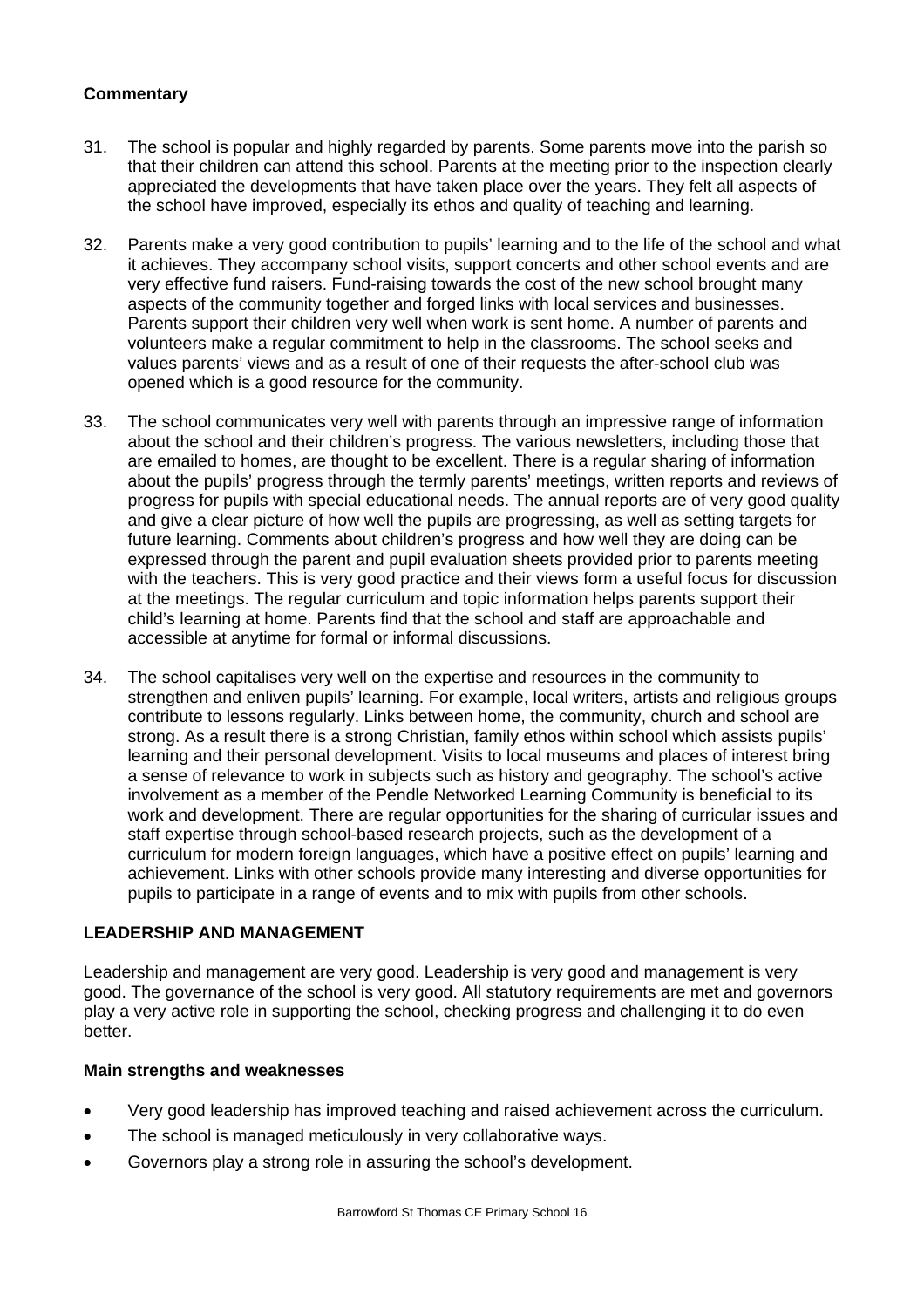- 35. The very good improvement since the school's last inspection has been brought about by a strengthening and broadening of the effective leadership and management shown by the headteacher in 1999. A satisfactory school, with some significant weaknesses has been transformed into a good school with some very good, and occasionally excellent, features. It is the rate and qualities of the improvements that have taken place that are due to the very good leadership and management; pupils' standards of achievement, across the curriculum, have improved very well during a period of great change. The school has moved into a brand new building, experienced a significant turnover in staff and upgraded its resources dramatically, resulting in a need for extensive training for staff. During this unsettling time, the school has maintained its composure very well. Many parents and pupils rightly speak in glowing terms of the school's continued caring ethos that stems, they believe, from the vision and hard work shown by committed leadership.
- 36. Underlying the warm, welcoming and inclusive atmosphere, which exists throughout the school, is a bedrock of managerial rigour. Finely-tuned systems for evaluating success and identifying areas for development are employed in a scrupulous fashion. This results in pupils' learning being guided very closely and teachers understanding precisely how to improve their teaching. The school knows its relative weaknesses very well and has already identified that pupils' writing, their involvement in discussing their own learning and outside facilities for children in the Foundation Stage can be developed even further. The school's plans for improvement are founded on detailed evidence from continuous review that has included ideas and views from pupils, parents, governors and staff. There exists in the school such a sense of shared enterprise that older pupils, for example, speak with confidence about how the school succeeds and what could be improved.
- 37. The priorities for development have not just been about English, mathematics and science, but good achievement in all subjects has been created by leadership and management across the curriculum. A predominantly new staff have been inducted very well and expected to assume full responsibility for at least two subjects each. Co-ordinators have a very clear perception of what standards are like across the school and how they can be improved. They have been instrumental in training other staff and ensuring that the most appropriate resources are available. The headteacher orchestrates proceedings and has the skill to foster responsibility and individual endeavour among staff. The Foundation Stage is managed well in difficult circumstances. This class for reception children and some pupils in Year 1 is taught partly by temporary staff who have been inducted very well. Children are provided with the most appropriate curriculum to match their needs and abilities.
- 38. The developments in teaching have been brought about by a powerful use of the national performance management strategy. Teachers and their assistants work towards very well written objectives that are based on insightful observation and evaluation. Governors are very closely involved in all developments. Their excellent work, steered by the very effective chair of governors, in securing a new building has paid off and now learning can flourish. Governors employ effective systems with which to get to know how the school is performing, including meeting co-ordinators regularly for detailed discussions about pupils' achievements. This includes the work undertaken for pupils with special educational needs, which is very well managed by the headteacher who is closely supported by a very knowledgeable and involved governor. Statutory duties are implemented in full, including the provision of a race equality policy that is monitored regularly. Governors consult well and have an outward looking approach that compares the school with others in a similar position.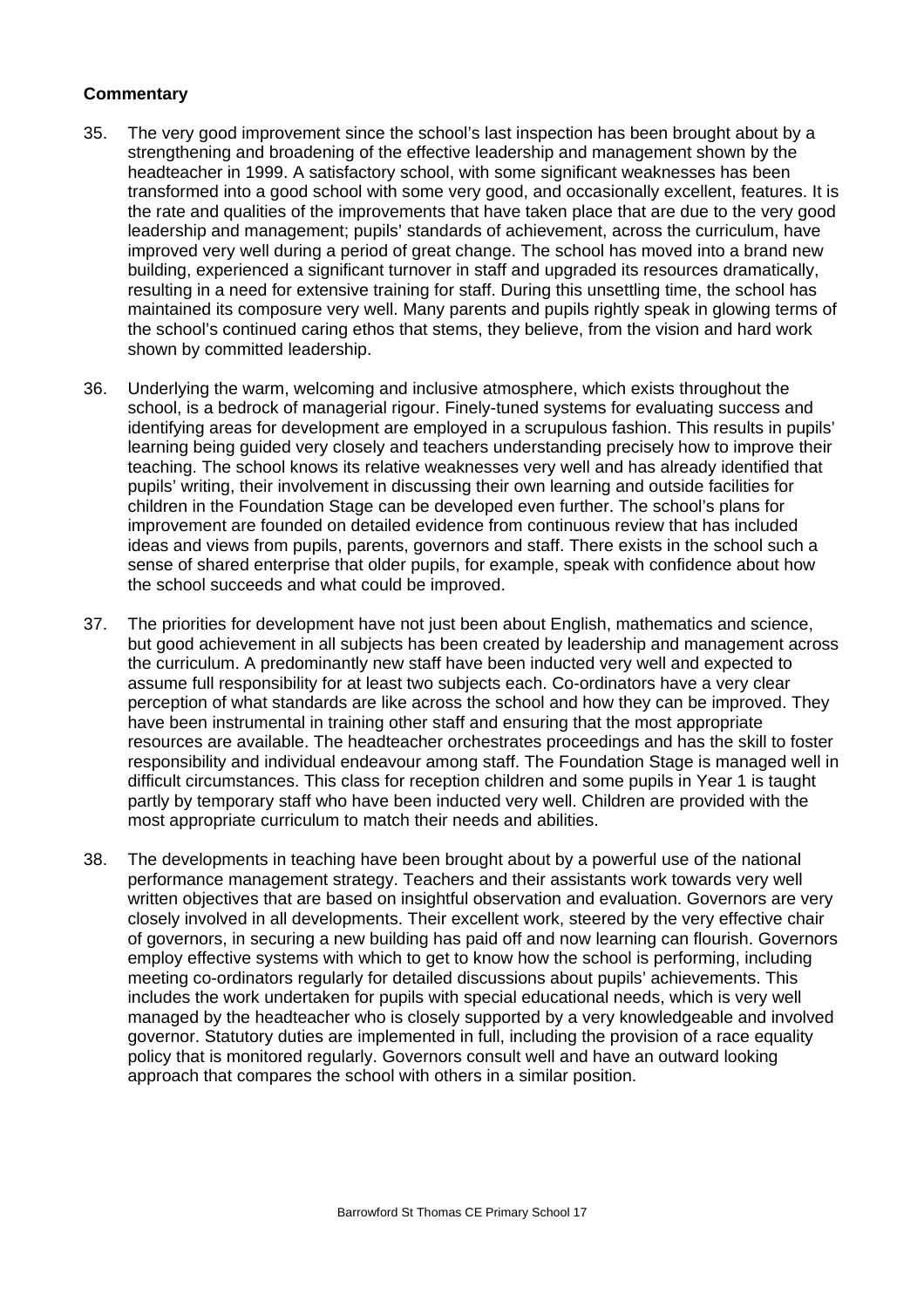#### *Financial information for the year April 2003 to March 2004*

| Income and expenditure $(E)$ |         |  | Balances (£)                     |
|------------------------------|---------|--|----------------------------------|
| Total income                 | 330524  |  | Balance from previous year       |
| Total expenditure            | 342790  |  | Balance carried forward to the r |
| Expenditure per pupil        | 3116.27 |  |                                  |

| Income and expenditure $(E)$ |        | Balances (£)                        |       |
|------------------------------|--------|-------------------------------------|-------|
| Total income                 | 330524 | Balance from previous year          | 73739 |
| Total expenditure            | 342790 | Balance carried forward to the next | 61473 |

39. It costs more than the average amount to educate pupils in this small school, but nevertheless the school is providing good value for money. The budget contains a sizeable balance, but this is earmarked by the governors for immediate use in providing more equipment for ICT, maintaining staffing levels and major works to improve the building even further, particularly in respect of the Foundation Stage.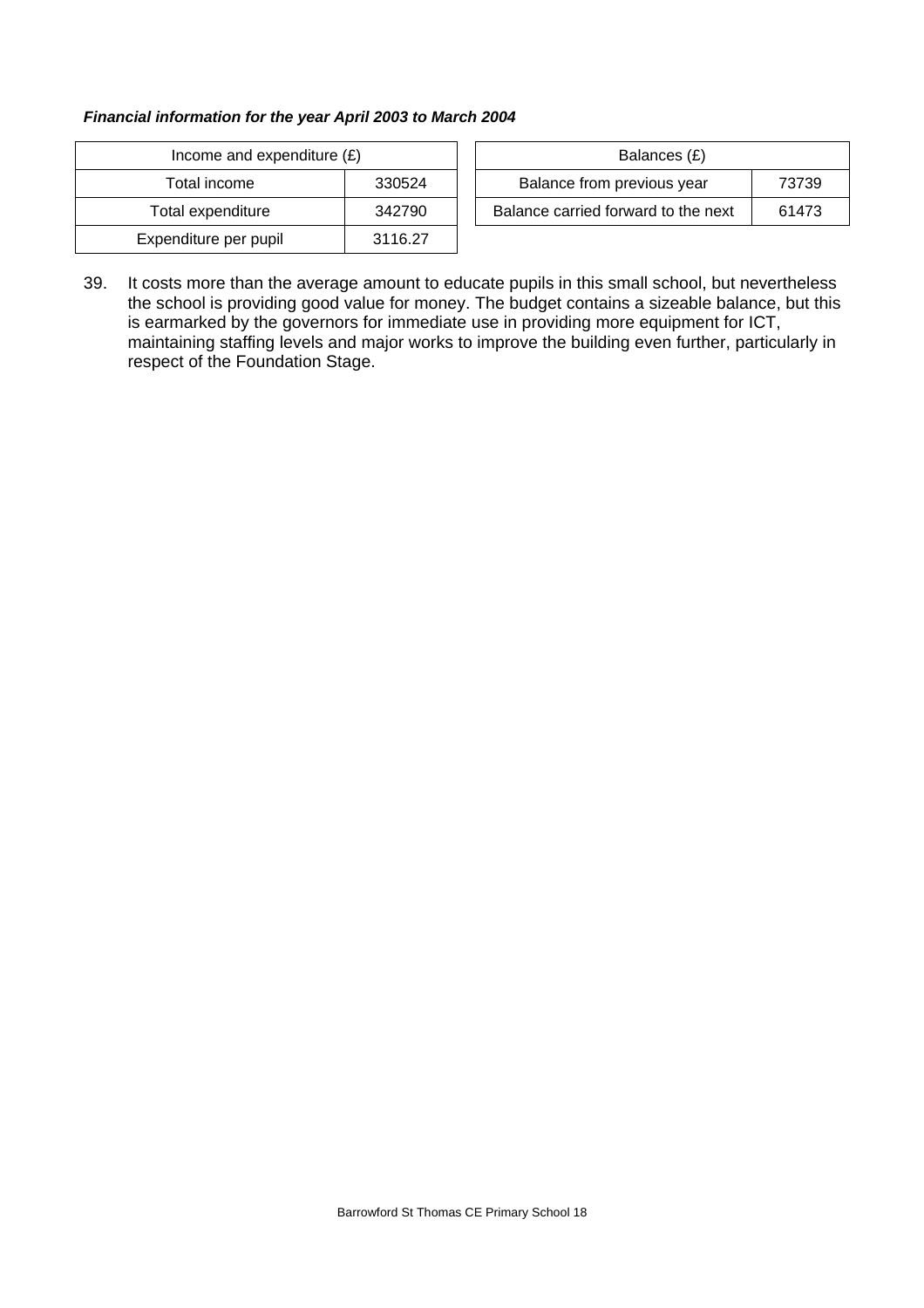# **PART C: THE QUALITY OF EDUCATION IN AREAS OF LEARNING AND SUBJECTS**

# **AREAS OF LEARNING IN THE FOUNDATION STAGE**

Children in the reception year generally start school with standards in line with those expected nationally. This varies from year to year, but overall children's achievements are similar to those expected for their age across the areas of learning. They are taught well alongside some pupils from Year 1 in the same classroom. Teaching is conducted by two part-time teachers, one who is temporary owing to the long-term absence of a full-time member of staff. One teacher takes responsibility for communication, language and literacy and mathematical development. This is a situation which is managed very well. The effective leadership and management of Foundation Stage have contributed to the very good planning and assessment for a challenging curriculum for two age groups. This has ensured that children are able to move from the Foundation Stage programme of work to the National Curriculum when they are ready. It has also successfully achieved good teamwork between the two part-time teachers and support staff.

The new school has improved the accommodation for these children, but there remain shortages of space for storage, for outdoor provision and for the development of some areas of learning. Plans and funding are in place to improve the outdoor environment.

#### **PHYSICAL DEVELOPMENT**

40. Provision for this area of learning was not inspected in full but a dance lesson was observed for a short time. Standards were above expectation as children used space well and had good control of their bodies. The dance of higher attainers was imaginative and children responded to the music well. Children with physical disability received very good support in line with their individual programmes and as a result are becoming more independent. Children have good opportunities to use a variety of writing implements and pencil control is generally good. Some children need help in using scissors but they practise and improve. School records show that almost all children achieve the goal expected for their age. However, the outside environment is too small to contribute to the development of skills, and equipment for outside play is limited.

#### **PERSONAL, SOCIAL AND EMOTIONAL DEVELOPMENT**

Provision in personal, social and emotional development is **good**.

#### **Main strengths and weaknesses**

- There has been a good improvement in teaching and learning since the previous inspection.
- A very good link with the church promotes a shared Christian ethos.
- There is good provision for children with special educational needs.
- Lack of space can sometimes limit opportunities for independence.

#### **Commentary**

41. Children behave well because staff organise challenging and interesting activities which capture the children's interest. The staff have high expectations of behaviour and cooperation. Good teaching results in good achievement as children successfully learn to work together, mostly sharing and taking turns well. There has been a good improvement in this aspect since the previous inspection. Consequently, almost all children are on course to go beyond the goals expected for their age by the end of the year.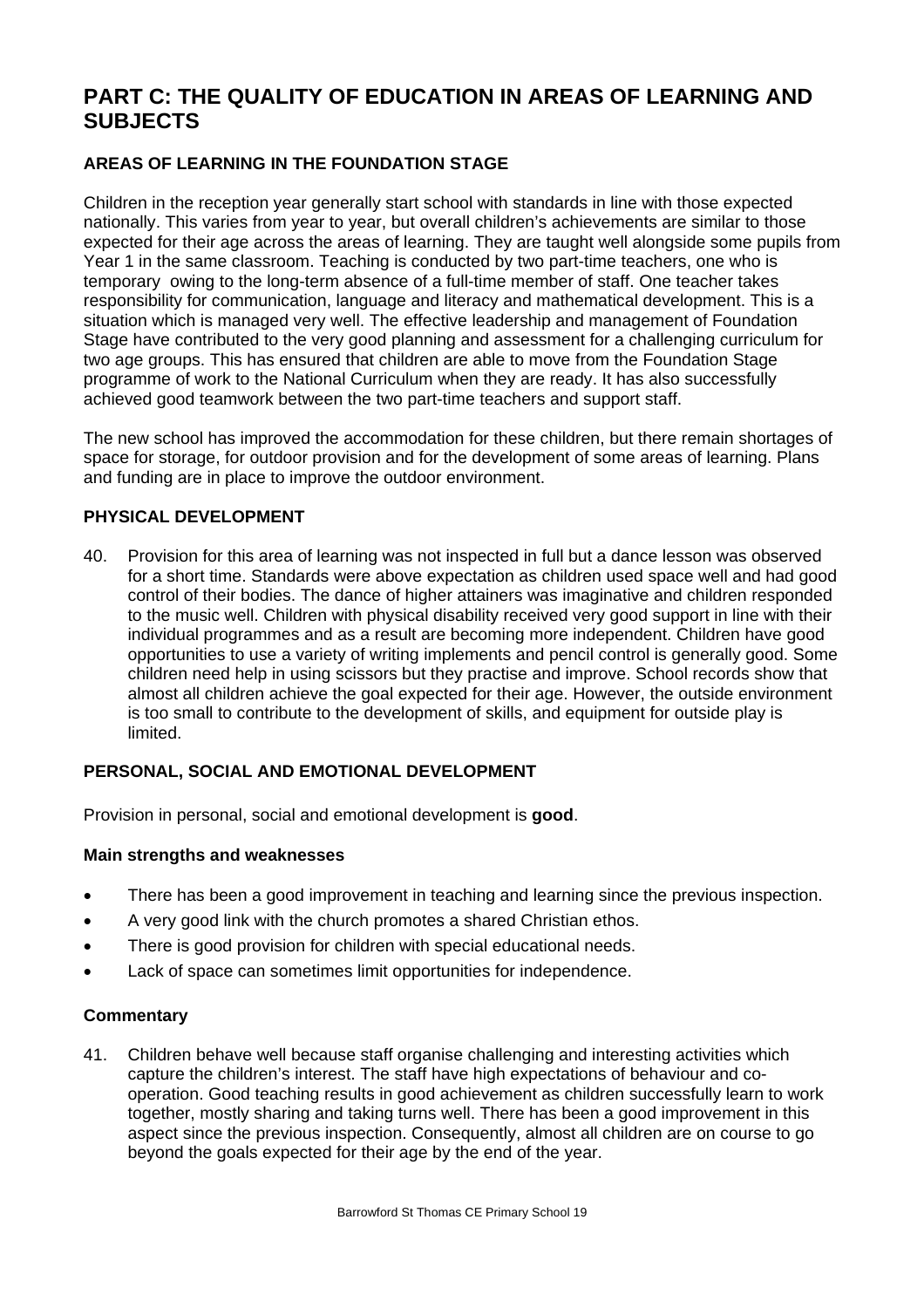- 42. Children are very well cared for and staff know them well. Good induction arrangements have ensured they have settled well. Children are confident, listen carefully and learn routines quickly. For example, they are very familiar with a pictorial system, which tells them which activity to move to when they have completed their tasks. Those with special educational needs are well supported and learn happily alongside their friends.
- 43. The school has a very good link with the church. Children are very familiar with the church building and the sense of community extends to the classroom. Reception children are used to behaving respectfully and value what others have to say. For example, they showed respect and concern when praying for the recovery of a friend who had recently been in hospital.
- 44. However, although the accommodation has improved with the new school, there is still a lack of space, which limits children's opportunities to make choices and to be independent. For example, they cannot easily select tools or equipment they might like to use and, although children ask for what they need, some resources have to be moved to make way for others at each session.

# **COMMUNICATION, LANGUAGE AND LITERACY**

Provision in communication, language and literacy is **very good**.

#### **Main strengths and weaknesses**

- The quality of teaching and learning is very good.
- There are very good assessment procedures to show how well children have done and where they need to improve.
- Children are given many opportunities to read, write and use spoken language for different purposes.
- The small and overcrowded book area does not promote the joy of reading well enough.

- 45. The very good quality of teaching and learning shows very good improvement since the last inspection. The needs of children with special educational needs and those of higher ability are met very well. For example, when appropriate, higher ability children work with older pupils and their work is adapted to challenge and extend their learning
- 46. Lessons are planned very well and there are good opportunities for language development within other areas of learning. Consequently, children learn very well and achieve very well. An important factor in the overall improvement has been the very effective assessment procedures, which identify the attainment of the children. This extends to the marking of children's work, which shows them how well they have done and how they could make it better. As a result, almost all children are on course to be above the expected level by the end of the year and a minority will be well above it.
- 47. Children are taught to read, write and use spoken language through games or play, the direct teaching of skills, and within other areas of learning. For example, in the role-play area, staff played alongside children and helped them to use appropriate language for shopping. They wrote their own shopping lists and signs or asked and answered questions about products in the shop. In another lesson, staff clearly demonstrated letter formation and as a result children successfully practised their writing and achieved very well
- 48. Children regularly read in groups guided by their teacher and this results in improved confidence. Comprehension is further supported by activities such as sequencing the story to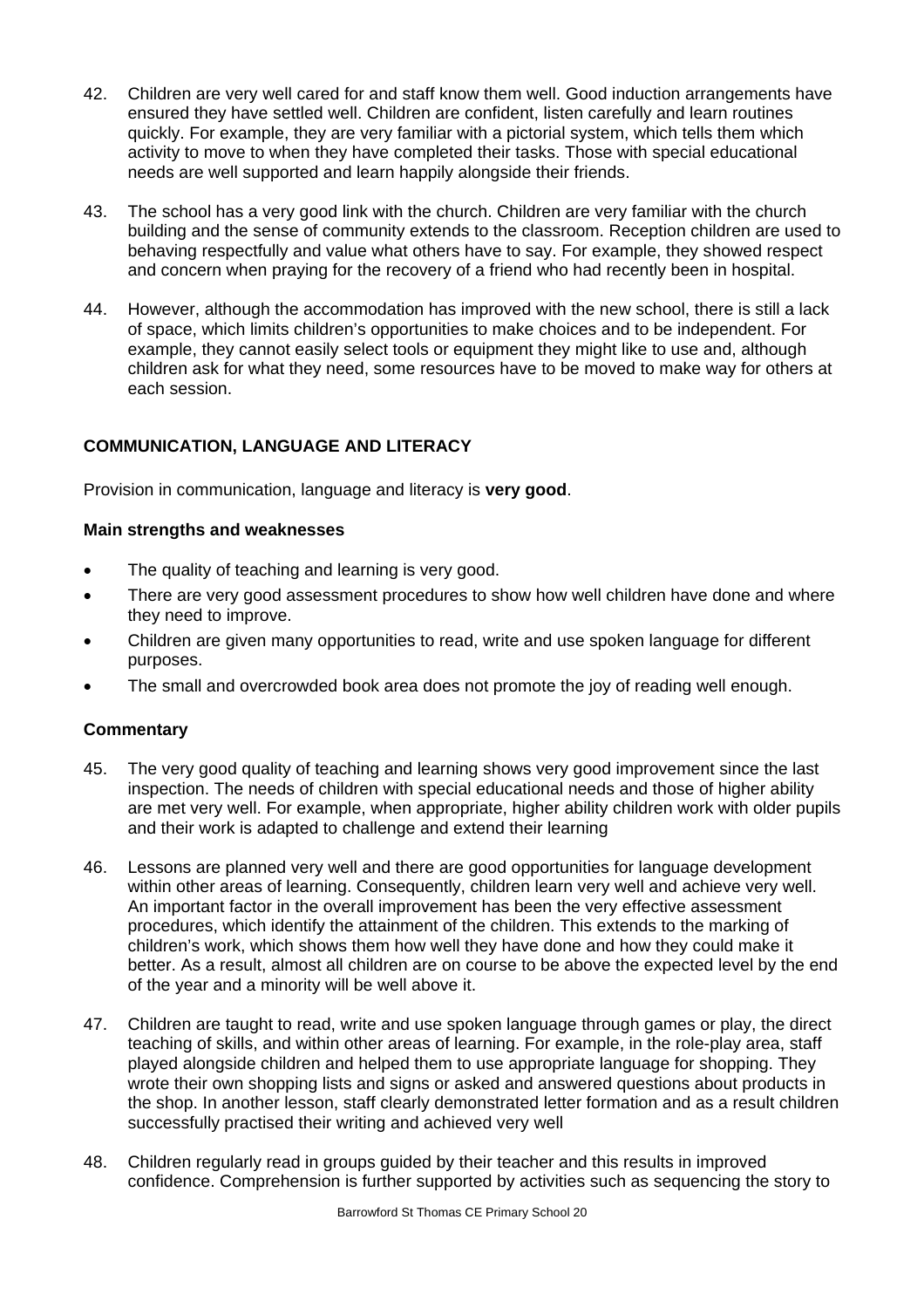ensure more secure understanding of the texts. Many good opportunities in other areas of learning extend children's understanding of the use of language, for example when discussing their colours for firework pictures and reading or writing instructions to cross the road safely.

49. In spite of the improved accommodation children cannot always see or reach the books they want in the book corner because there is too much large furniture. The area does not promote the joy of books well enough because access is restricted.

## **MATHEMATICAL DEVELOPMENT**

Provision in mathematical development is **very good**.

#### **Main strengths and weaknesses**

- Continuous assessment results in very good planning for mathematical development.
- Resources are used very well to motivate children and support learning.
- Practical activities support the development of problem solving skills very well.
- There is a lack of opportunity for children to extend learning to the outside environment.

#### **Commentary**

- 50. Very good teaching, which successfully challenges all the children whatever their level of attainment and extends their mathematical understanding very well, is guided by some very good methods of assessment. As a result, children make very good progress in the short time they have been in school and have achieved very well. Provision in this area of learning has improved substantially since the previous inspection when progress and teaching were satisfactory. The school has targeted more able children to ensure they are appropriately challenged and current work shows that progress is now good and higher ability children do very well. The majority of children are on course to exceed the nationally expected levels by the end of the year and a few will achieve at an even higher level
- 51. Lessons are varied and interesting and children learn to work together to solve problems. Very good resources including ICT motivate children and they listen very intently. For example, in one lesson, large coins and familiar objects enabled children to work with a partner to decide which they could afford to buy and whether they might need change. Children were interested and concentrated very well. Questioning is well focused so that all children have the chance to participate and they are encouraged to think carefully.
- 52. Practical tasks are explained very clearly and all children know what they need to do. They have a very good attitude to mathematics because good humour in the class creates a relaxed and purposeful atmosphere. Children are also encouraged to work independently and to check work.
- 53. Activities around the class reinforce learning and enable children to apply their mathematical skills, for example, when shopping in the 'greengrocer's shop'. However, there are too few opportunities for this learning to be extended outside because of limited space. The space is bare and lacks scope for further development of learning.

#### **KNOWLEDGE AND UNDERSTANDING OF THE WORLD**

Provision in knowledge and understanding of the world is **good**.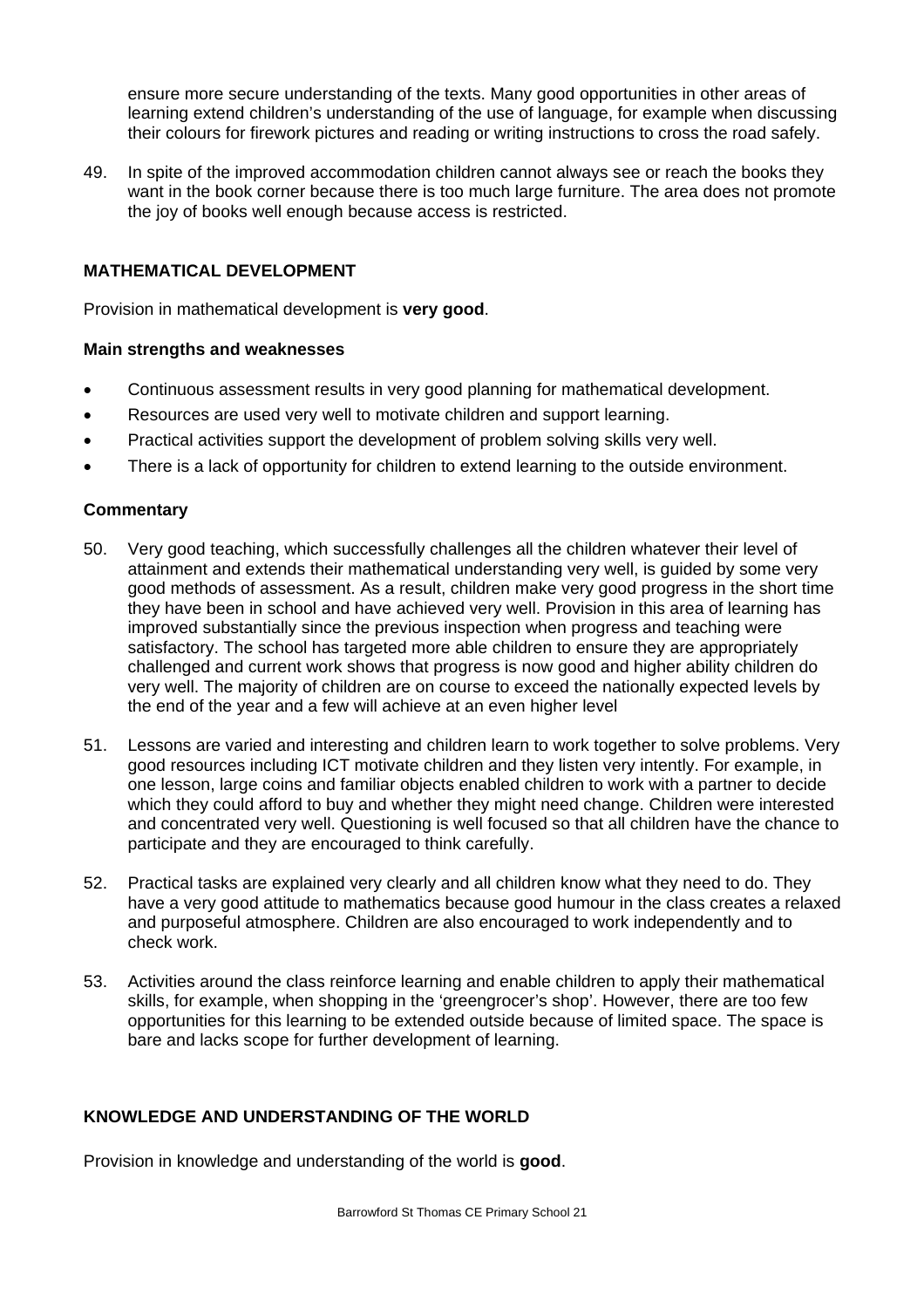### **Main strengths and weaknesses**

- Children are given varied and interesting opportunities to learn about the world around them.
- This area of learning is well integrated within the curriculum to make learning more meaningful.
- There are restricted opportunities for discovery and investigation both inside and outside the classroom because of lack of space.

#### **Commentary**

- 54. Teachers carefully plan lessons for children to investigate and develop an interest in what is happening around them. Improved teaching since the previous inspection and detailed assessment of the children's understanding have resulted in good achievement and standards which are above expectations for children of this age. Most children are on course to go beyond the expected level by the end of the year. Children who have special educational needs are very well supported and achieve very well.
- 55. Good teaching ensures that children's relative lack of knowledge when they start school is compensated for well. Children learn to record the results of their work in a variety of ways. For example, they used charts and lists to record investigations into the best surface for a toy car to stop quickly. Moreover, children drew maps of journeys and used design to help them create a poster about sun safety. Sensitive teaching in preparation for Remembrance Day resulted in well-observed charcoal pictures of soldiers from World War II. In one lesson about gifts, children were encouraged to explore their own feelings while they unwrapped a gift in a 'pass the parcel' game.
- 56. Children are limited in opportunities to develop their natural curiosity and to learn independently because there is not enough room in the classroom for permanent discovery areas. Although children are taken out into the community and visit the church, the outside play space is too small and uninteresting to extend learning. For example, they lack opportunities to conduct scientific discoveries outside or chances to build very large structures.

#### **CREATIVE DEVELOPMENT**

Provision in creative development is **good**.

#### **Main strengths and weaknesses**

- The quality of teaching and learning is good because lessons are planned well and are interesting.
- Children use a variety of media well.
- There are restricted opportunities for extended pieces of creative work.

#### **Commentary**

57. Children achieve well in this area of learning because lessons are planned well and high expectations typify the good and improved teaching and learning. Very well assessed work showed that children have observed the work of several artists and have made very good attempts to copy their style using a variety of media. They decided that the best way to emulate Kandinsky's work was through ICT. The children produced some very exciting pictures. They have used collage materials, wax resist and natural materials such as leaves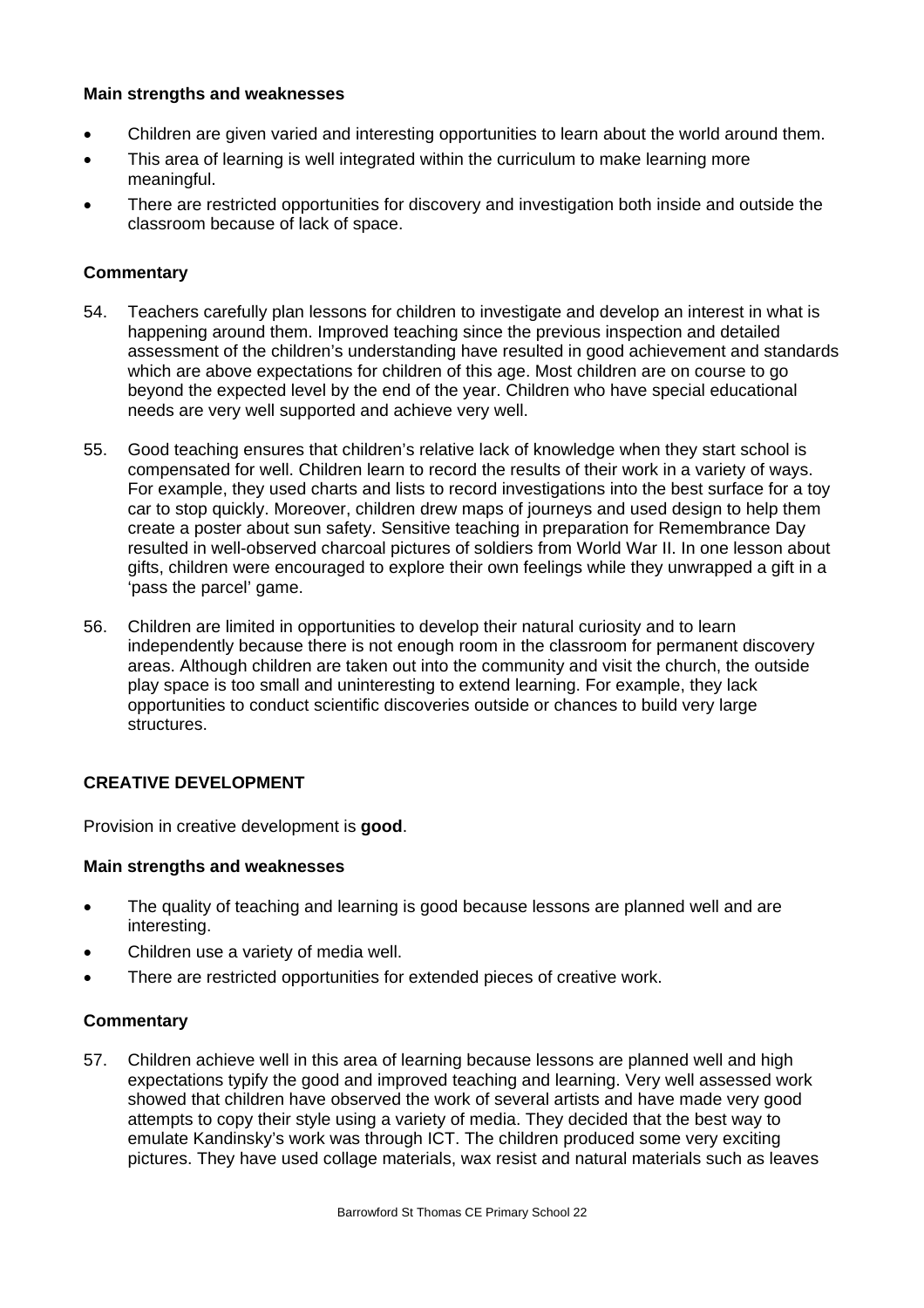and autumn fruits to create very interesting posters and pictures. The majority of children are on course to go beyond the expected levels by the end of the year.

- 58. Children use their imagination in play and often create scenarios when playing with models such as the farm or garage. They put on overalls when serving in the 'shop' and take on the role of customers. In one lesson children enjoyed responding to music to create their own dances and used imaginative movements to portray fireworks.
- 59. However, the lack of space means that creative activities sometimes have to be placed out of the classroom in the shared area and there is no room for resources to be readily available. This limits children's opportunities to express their learning in different ways and to add to creative projects. Although children are given opportunities to work with many different media it is hard to store partly finished work. This affects children's opportunities to undertake extended pieces of work and thereby improve their learning and independence.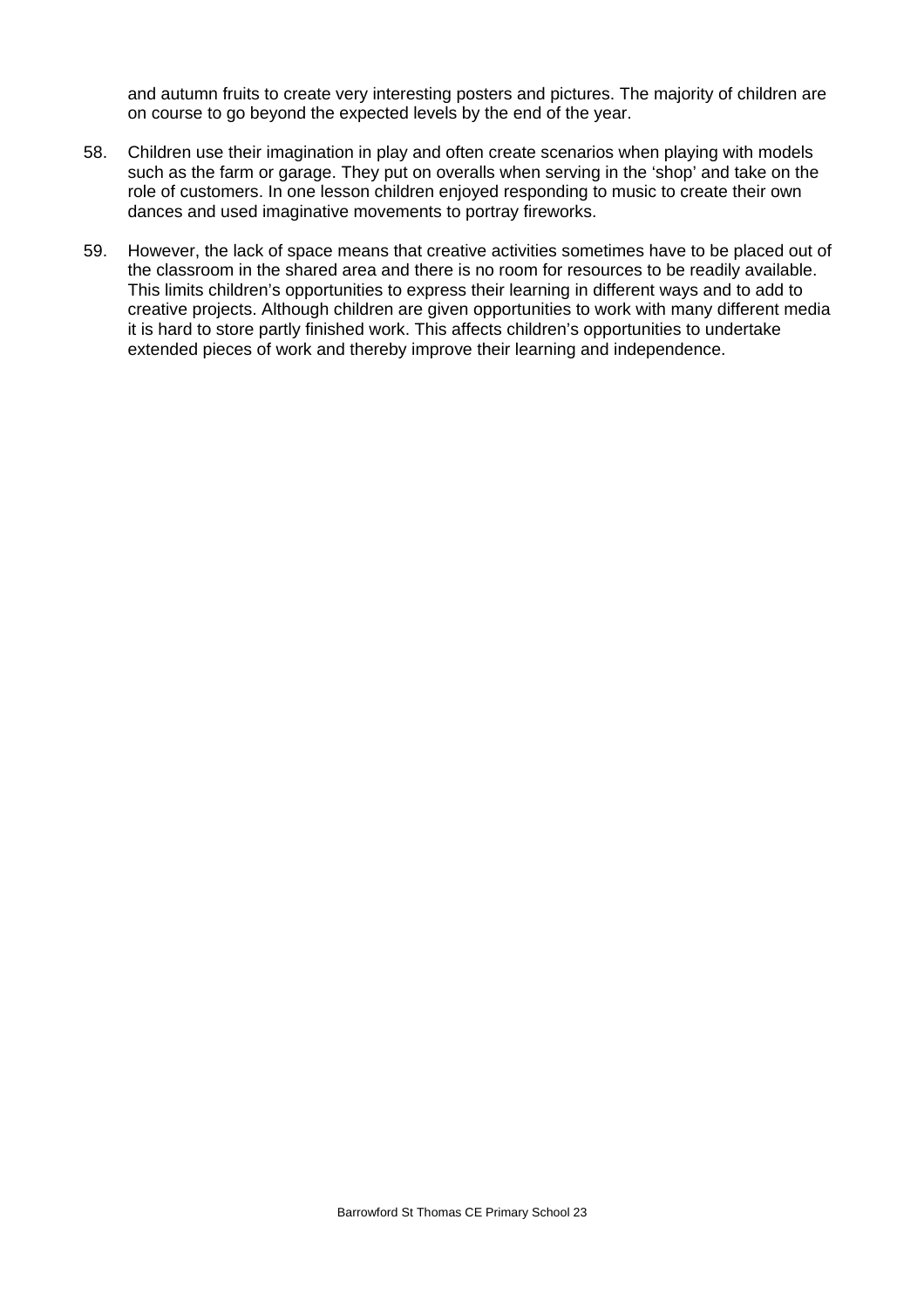# **SUBJECTS IN KEY STAGES 1 AND 2**

# **ENGLISH AND MODERN FOREIGN LANGUAGE**

#### **English**

Provision in English is **very good**.

## **Main strengths and weaknesses**

- Overall standards in English are well above national expectations at the end of Year 2 and at Year 6 and pupils achieve well.
- The very good relationships between adults and pupils boost confidence and encourage interest and effort, so that pupils have very positive attitudes to the subject.
- The overall standard of teaching and learning is very good although pupils are insufficiently involved in assessing the quality of their own work and do not always respond to the high quality of teachers' marking.
- The finished copy of pupils' writing does not always reflect the high quality of its content.
- The co-ordinator makes a very positive contribution to the subject.

- 60. Standards are well above the expected levels at Year 2 and Year 6. This represents good achievement throughout the school. The unvalidated national test results in 2004 show pupils in Year 2 to be well above average in reading and writing when compared with schools nationally and above average when compared with pupils in similar schools. Pupils at Year 6 are well above the national average and progress is seen to be very high when compared with their prior attainment. Those pupils with special educational needs, as well as the more able, are given work which is appropriate to their abilities and they make good progress.
- 61. There has been considerable improvement since the last inspection in standards, which have risen from average to well above average, and in pupils' attitudes. The very effective coordinator has been instrumental in raising standards throughout the school.
- 62. Pupils enter Year 1 with speaking and listening skills which are above average. These skills are promoted well in all classes, and standards are constantly high. The method of putting pupils into pairs for specific activities designed to improve their speaking and listening is developing well in some classes. Year on year the pupils develop self-confidence and in Year 5 and 6 most pupils are thoroughly confident and expressive. During lessons, all listen with great interest and many ask relevant questions.
- 63. The overall standard of reading by the end of Year 6 is well above average. Guided reading sessions are used purposefully to ensure that standards remain high and, by Year 2, pupils are reading with interest and expression. Pupils obviously enjoy reading and talk enthusiastically about books. They are encouraged to take books home and, when relevant, read to an adult. Most regularly read for pleasure and many use a public library.
- 64. Standards in writing are high, although this remains an area for continued development. A good range of writing is covered and, during a lesson seen, pupils in Year 5 and Year 6 produced some excellent poetry. The quality of the content is very good, but pupils do not read through their completed work meticulously and, as a result, careless mistakes including unnecessary spelling errors go unchecked. There are interesting literacy displays around the school which reinforce and record the pupils' understanding and achievements.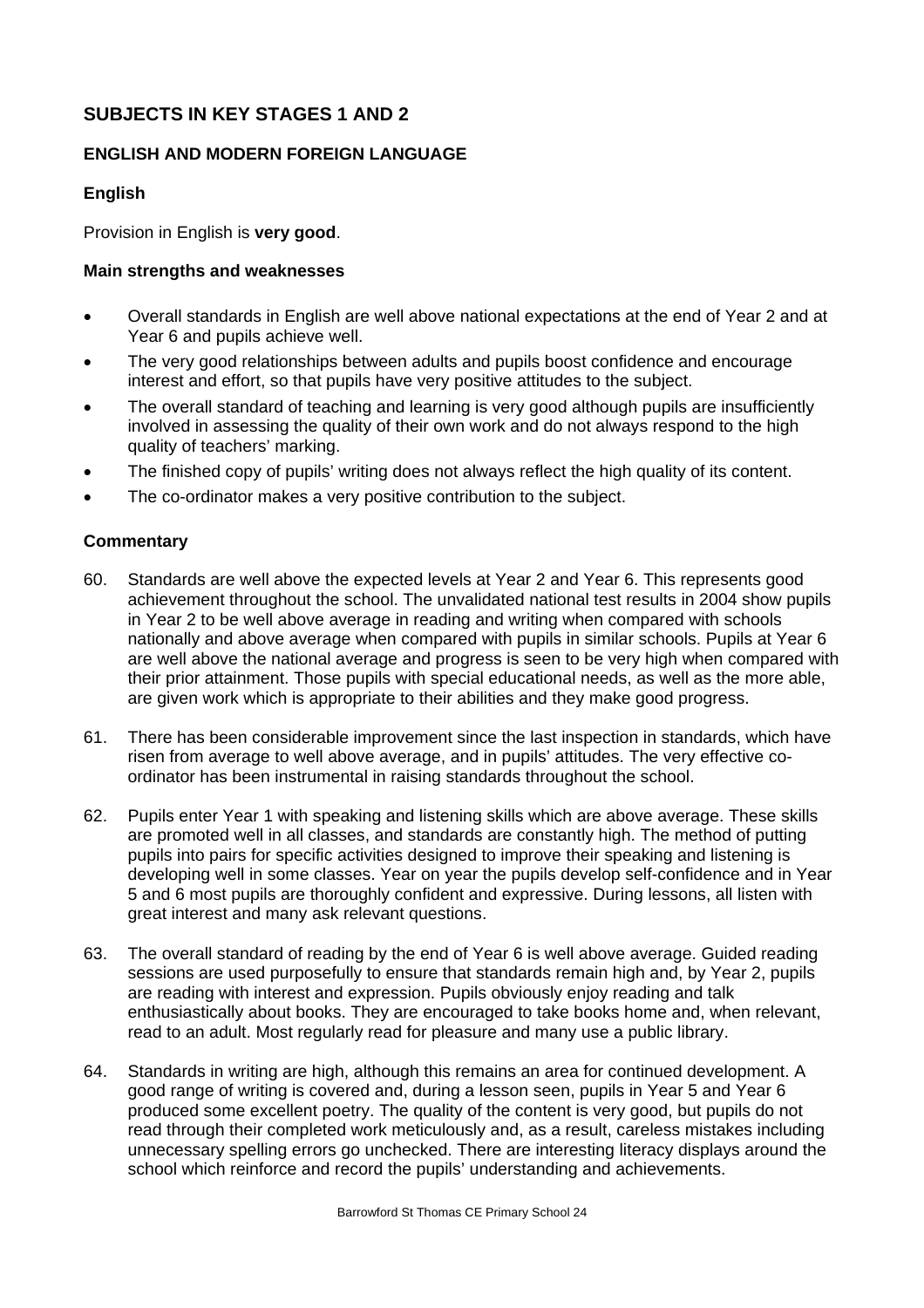- 65. The overall quality of teaching and learning is very good. All lessons seen were lively and imaginative. Staff are very enthusiastic and have the highest expectations. This encourages the pupils to try hard during their lessons, and all are fully committed to their learning. Relationships throughout the school are very good and enhance the pupils' very positive attitudes to learning. All adults give praise to reward and encourage pupils and the lessons make learning interesting and enjoyable, where all the pupils are fully involved. In many lessons, the teaching assistants and volunteer helpers made a positive contribution to the pupils' learning.
- 66. Very good use is made of assessment, and pupils' group and individual targets are set. Pupils know their targets and what they must do next to improve and these are often referred to in lessons. They are encouraged to assess each other's work, but are insufficiently involved in assessing and evaluating their own. Day-to-day assessment is constructive and relevant, with teachers giving considerable time to marking their pupils' books. However, in some cases there is little indication that pupils have noted what the teacher has written. The overall quality of resources is good and these are used effectively.

#### **Language and literacy across the curriculum**

67. Cross-curricular links are good. There are numerous opportunities provided to develop speaking and listening in lessons. A very good lesson in Year 3 and Year 4 continued a history topic on Henry VIII's wives, making the pupils' research into family trees wholly relevant. Pupils in Year 5 and Year 6 have looked at sacred books as part of their religious education. Successful poems on friendship have been written in a personal, social, health and citizenship education lesson. Research, often using ICT, and a variety of opportunities for extended writing, enhance pupils' learning in geography and history.

#### **Modern foreign language**

Two short lessons were seen, a 15-minute lesson in the Year 1 and Year 2 class and a 25-minute lesson in the Year 5 and Year 6 class. It was not possible, therefore, to make judgements on overall provision and standards though pupils were clearly achieving well in the lessons observed.

68. In Years 1 and 2, pupils use their knowledge of basic instructions in French such as 'listen' or 'sit down' to play the French equivalent of 'Simon Says…' with a keen level of accuracy and enjoyment. Individual pupils are sufficiently confident to recite a French rhyme with actions to their classmates and all speak with a good accent and intonation. Similarly, in the Year 5 and Year 6 class, pupils spoke French well, in response to lively, well-prepared teaching, and their written French is of a good standard. Higher attainers quickly grasped how to add a colour to describe an item of clothing, using the correct gender for the noun, and good quality support from the class teacher and teaching assistant ensured that lower attainers and those with special educational needs did not fall behind. Pupils are proud of their achievements and pointed out a book to which they had each contributed a page showing different types of clothing, labelled in French and priced in Euros, which they had enjoyed compiling. The teaching, in a mixture of French and English, expects and gets a warm response from pupils.

# **MATHEMATICS**

Provision in mathematics is **good**.

- Pupils make good, and sometimes very good, progress throughout the school.
- Teaching includes some most effective methods designed to raise standards.
- The assessment of pupils' work is very good, but pupils often do not discuss their own progress well enough during and at the end of lessons.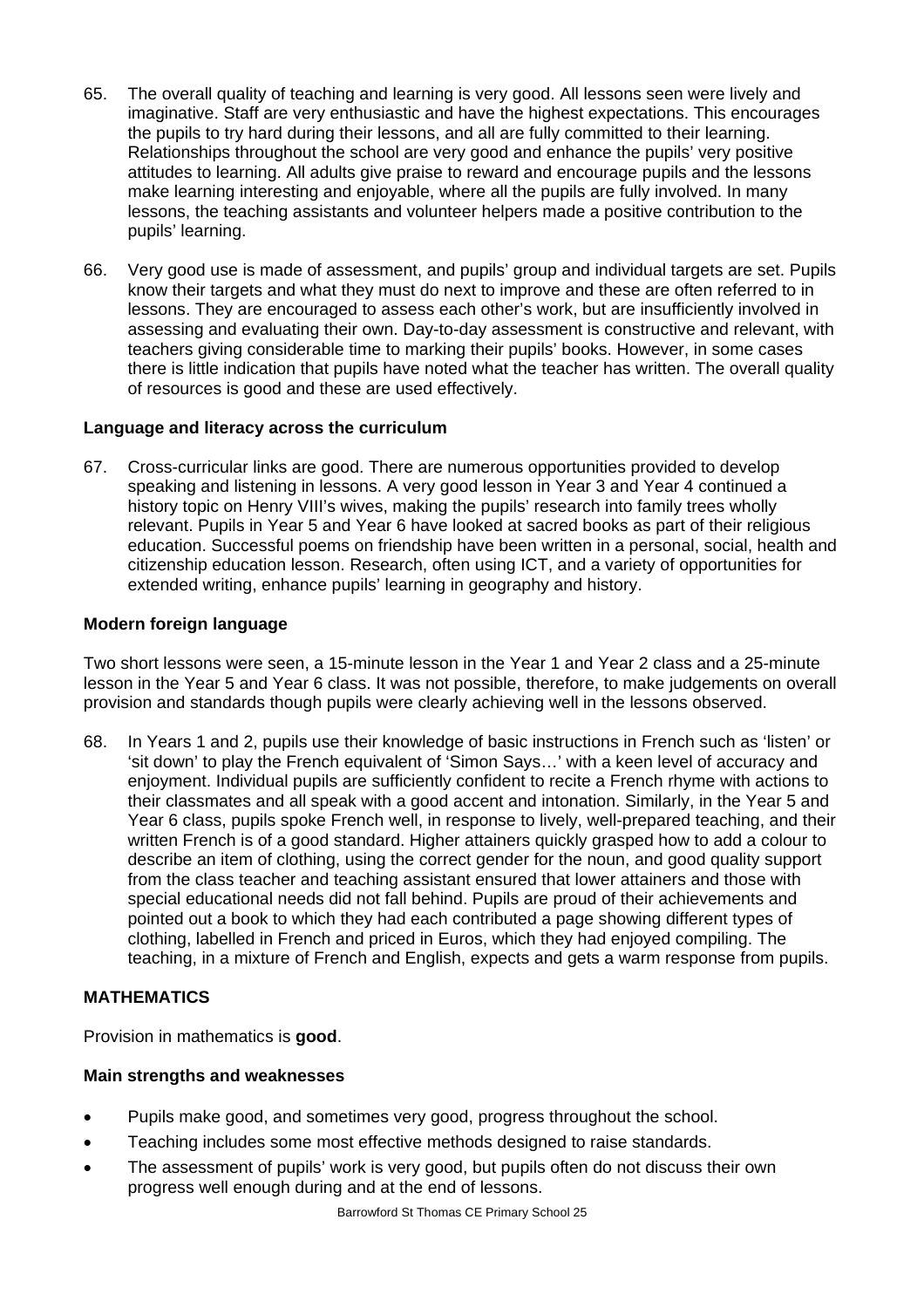- 69. Standards of achievement have improved well from the time of the last inspection. It is very difficult to tell, merely from studying the test results, over the period 1999 to 2004, how well pupils have progressed. This is because results are affected significantly, each year, by minimal changes in pupils' capabilities, for example in the proportion of pupils attaining the higher levels. However, it is possible to tell from pupils' individual records that progress has been good and their mathematical experience has been enlarged significantly by the use of ICT and the inclusion of more problem solving and investigation in the curriculum.
- 70. The school's National Curriculum test results in 2004 demonstrate that by the end of Year 6 pupils were very well above the national average and by the end of Year 2 they were above average. The difference between the two year groups is because in Year 2 there were, on that occasion, fewer pupils than expected gaining the higher level and this had an exaggerated effect on the overall result because of the small number of pupils involved. The school has learnt from this occurrence and teaching has improved this year to prevent it happening again.
- 71. Teaching has improved well and in some cases very well from 1999. For example, pupils currently in Year 6 progressed satisfactorily in Years 3 and 4, but started making very quick progress in Year 5 and Year 6. They are currently attaining above the national expectation. Pupils in Year 3 and Year 4 are now making good progress as a result of recent improvements in teaching in this class. Very good co-ordination has made sure that teaching has improved and pupils are progressing well in their learning. Lessons invariably contain lively teaching that makes the pupils bounce with enthusiasm. Teaching is full of ambition to raise standards and improve learning. The lesson for Year 5 and Year 6 pupils, devoted to studying the mathematical relationship between imperial and metric measures, was typical of others in the ethos of concentration created and the thought given to planning and delivery of the lesson's objective. Pupils were gripped by the different tasks for the various groups and showed a high degree of independence when asked to work alone or in pairs. The use of ICT to consolidate and extend pupils' learning in mathematics is most advantageous. The very good leadership and management in mathematics have brought about this and other improvements.
- 72. The relative weakness in most lessons relates to the way in which the lesson's objectives and the well-devised individual targets are discussed during and after the lesson. Sometimes teachers rely too much on pupils who indicate they know the answer and leave others without questions to keep them fully involved. Moreover, even when learning is discussed, there are too few chances for pupils to comment on what they found easy or hard and what they might need to do next time.
- 73. Throughout the school, pupils capable of more advanced work are challenged well to go beyond the usual standards for their age. For example, a higher attainer in Year 2 lapped up mental arithmetic questions about numbers up to and larger than 1000 and in Year 4 a gifted pupil revelled in more advanced work on decimals. It is the very thorough and detailed system of checking where pupils are up to in their learning through tests and regular marking that makes learning in lessons so relevant and well organised. Marking is generally very helpful in identifying where improvements can be made as well as praising good work, and only occasionally, as in the case of Year 1 and Year 2, do mistakes such as reversing numbers go unchecked. Teaching assistants often give very good help to pupils with special educational needs and they make good progress as a result. For example, in Year 3 some pupils were struggling to place information onto a graph displayed on the electronic whiteboard, but with calm persistence the teaching assistant was able to help the whole group succeed in this challenging task. All pupils, including average attainers, enjoy the investigations they are asked to do. For example, in Year 6 the class investigated the mathematics behind the system of Braille and enjoyed the process immensely.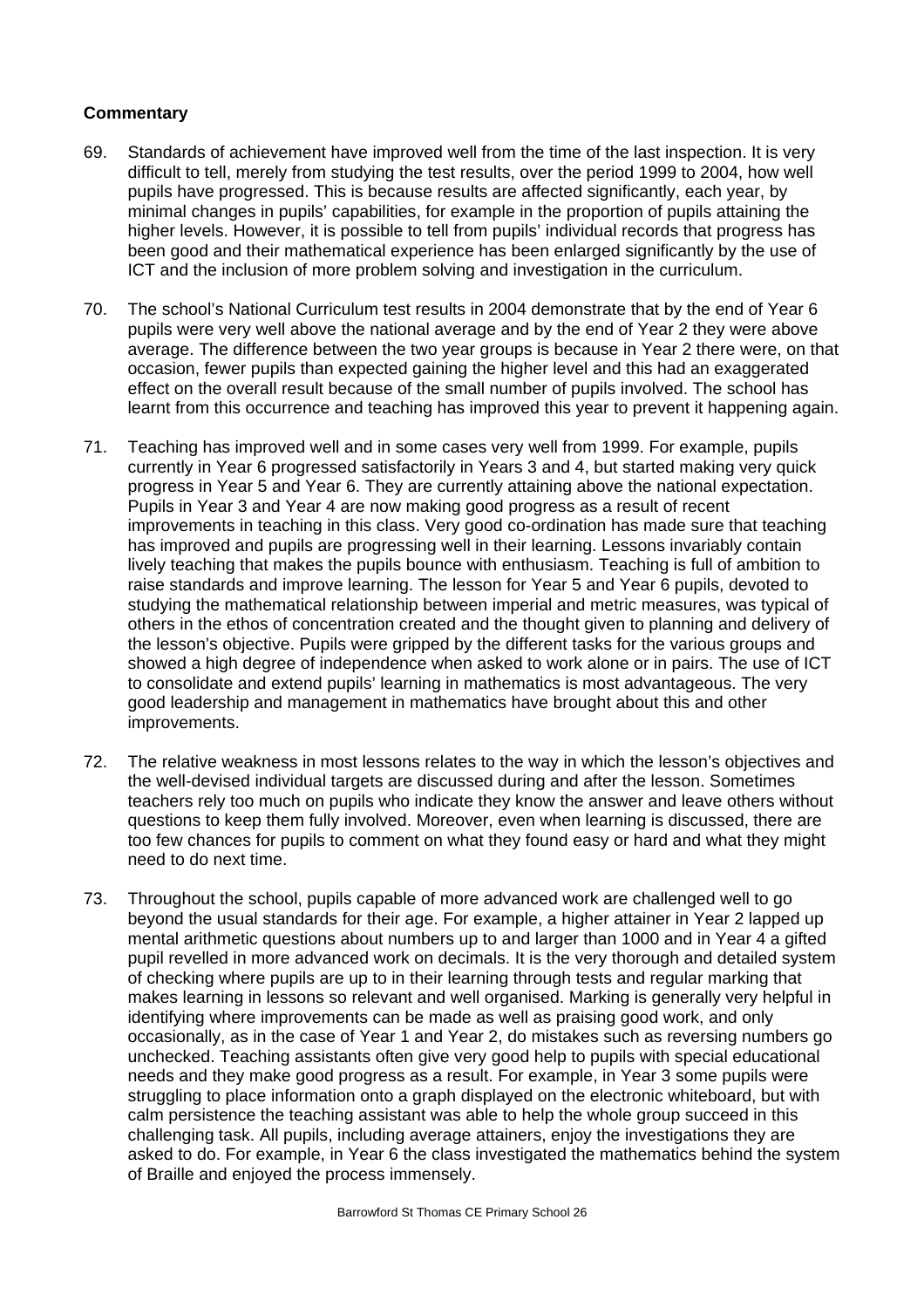## **Mathematics across the curriculum**

74. Mathematics is used well across the curriculum. In science, pupils in Year 5 and Year 6, for example, use sensing devices to measure temperature and evaluate the results, which are displayed on the computer screen. Other lessons, in which computers are used to help pupils consolidate and extend their skill in calculation or to present information in graphical form, are often very successful.

#### **SCIENCE**

Provision in science is **good**.

#### **Main strengths and weaknesses**

- There has been very good improvement since the previous report and standards are generally above expectations.
- Teaching is good overall and in Years 5 and 6 it is very good.
- Pupils have good attitudes towards the subject and present work well.
- Some opportunities are missed for pupils to develop their own understanding of how they can improve.
- Occasionally tasks are not different enough to cater for the needs of the younger pupils in Year 3.

- 75. The very good improvement in the subject is shown in all aspects. Teaching and learning across the school is good overall and there is very good teaching in Years 5 and 6. In the previous inspection, progress for this age group was unsatisfactory but pupils now achieve well and have performed at least as well as schools nationally for the past five years. Most work is well presented and pupils use charts and tables effectively. Pupils take pride in their work and link their learning in science to mathematics, literacy and design and technology. For example, they use tally charts, and design products to incorporate motors.
- 76. Pupils performed particularly well in the national tests and teacher assessments in 2004 to reach standards at the end of Year 6 and Year 2 which were well above the national average and above those of schools in similar circumstances. In 2004, there were many higher attainers, particularly in Year 6. There are slightly fewer this year, and currently standards across the school are above expectations.
- 77. Improvement since the previous inspection is typified by the very good assessment procedures and the identification and provision for higher attaining pupils. These pupils are now challenged well. Teachers have high expectations and set appropriately challenging work. Consequently, in 2004 the percentage of pupils achieving higher levels at the end of Year 2 and Year 6 was also well above that found nationally and above similar schools.
- 78. The subject is well led and managed and appropriately focused on raising standards through improved teaching and curricular planning to develop pupils' scientific enquiry skills. Pupils are expected to use correct scientific vocabulary and to be open to other ideas and possibilities. For example, in a very good lesson for pupils in Years 5 and 6, they were encouraged to think like scientists as they investigated the effect of varying devices in a series circuit. As a result, higher ability pupils began to think creatively. Even when pupils have very good knowledge and understanding they listen to other ideas and investigate these. Pupils who have special educational needs also achieve well in these aspects.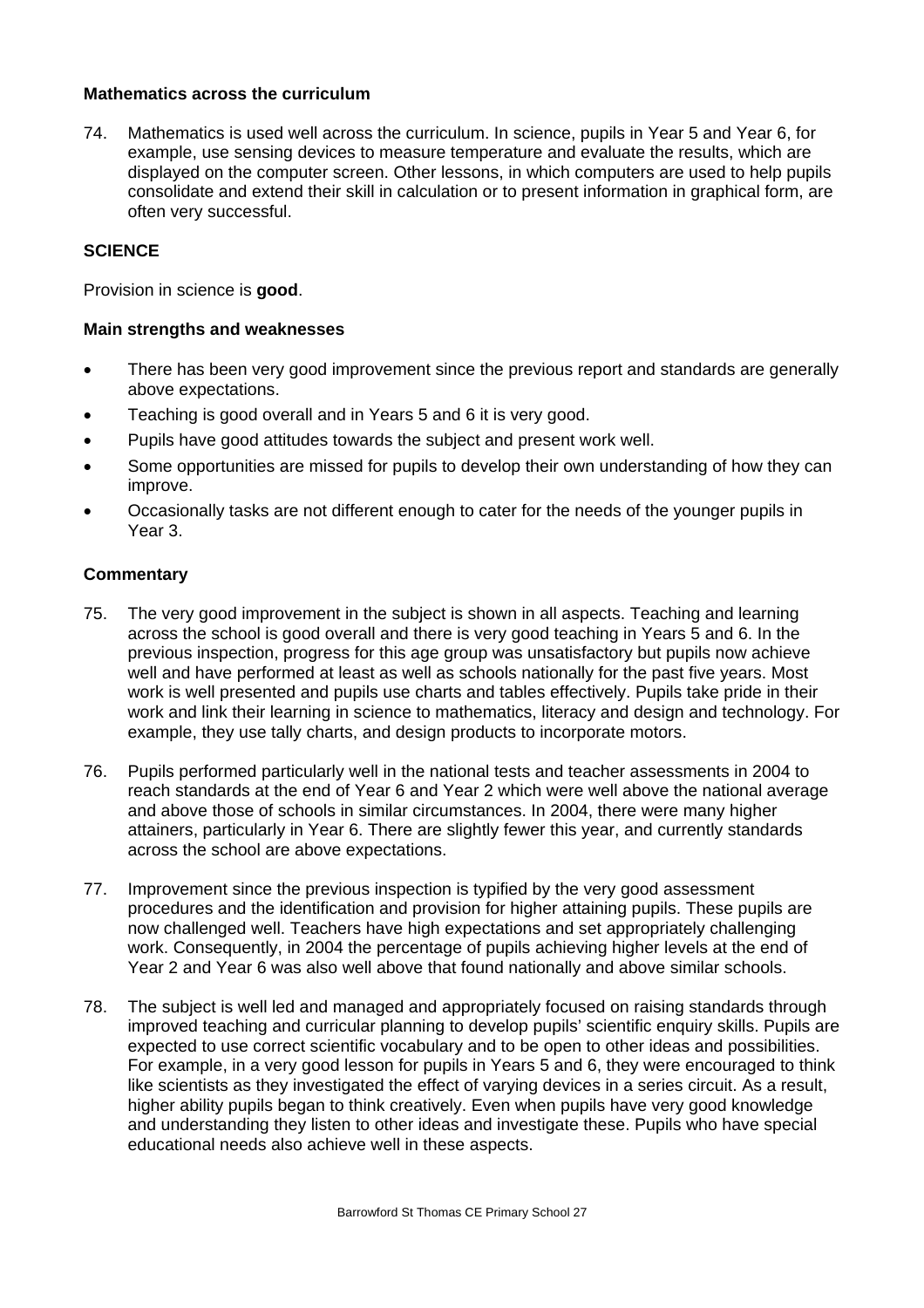- 79. The extensive use of ICT and other well-prepared resources effectively motivates and supports pupils' learning and results in a good attitude towards science. Pupils often talk enthusiastically about their lessons. For example, in a lesson for pupils in Years 1 and 2 wellchosen resources and good support enabled pupils to become fully absorbed in their investigations into waterproof materials and to draw sensible conclusions. Higher ability pupils in Year 2 began to understand and express ideas about fair testing. Pupils are often organised into different groups and encouraged to discuss their work and to support and listen to each other. Consequently they behave well.
- 80. Although marking has generally improved and expectations are high, there is still room for improvement in ensuring that the teacher's written comments are followed up and understood. Opportunities for evaluating what they have learnt do not yet go far enough to develop pupils' own understanding of what they need to do next. Occasionally, work for the younger pupils in Year 3 is insufficiently well structured to take account of the differences in maturity and concentration in the Year 3 and 4 class.

# **INFORMATION AND COMMUNICATION TECHNOLOGY**

Provision in information and communication technology (ICT) is **good**.

#### **Main strengths and weaknesses**

- Standards are above the nationally expected level, which represents very good improvement since 1999.
- All pupils have frequent access to computers and this ensures good achievement.
- Very good co-ordination has resulted in a good, and sometimes very good, use of ICT across the curriculum.
- Pupils get too few chances to talk about how well they have done and what they need to do next.

- 81. Provision is good because pupils go beyond the nationally expected levels by the end of Year 6 and achieve well in doing this. The quality of teaching is good throughout the school. It is greatly enhanced by the increase in resources available, in the respect of a room for computers, and computers and electronic whiteboards in all but one class. More pupils than ever before are able to get hands-on experience. This represents very good improvement since 1999 when standards were satisfactory, but pupils' achievement by the end of Year 6 was unsatisfactory.
- 82. In Year 6 pupils can use spreadsheets and relish the problems they are invited to solve. In one lesson, for example, they were asked to plan a trip to the funfair for some friends and spend no more than £30. This forced them to make decisions about what rides to go on and what food to buy. They were able to enter suggested information and change the cells when their ideas changed. They were competent in finding totals in various columns and engineering their model until it met the criteria. This is a good example because it typifies the way in which all pupils tackle their work in the computer room and the way they are taught. The Year 6 pupils worked with great concentration in pairs or individually. They persisted and consulted with the teacher in a mature fashion and the teaching assistant gave very well considered help to pupils with special educational needs. Teaching was very good because it set demanding challenges, drove the lesson on smoothly and offered supplementary tasks to pupils who could manage even harder work. The only drawback, which is a common one across the school, was that there was no time at the end for pupils to talk about their learning and to share any problems they had encountered.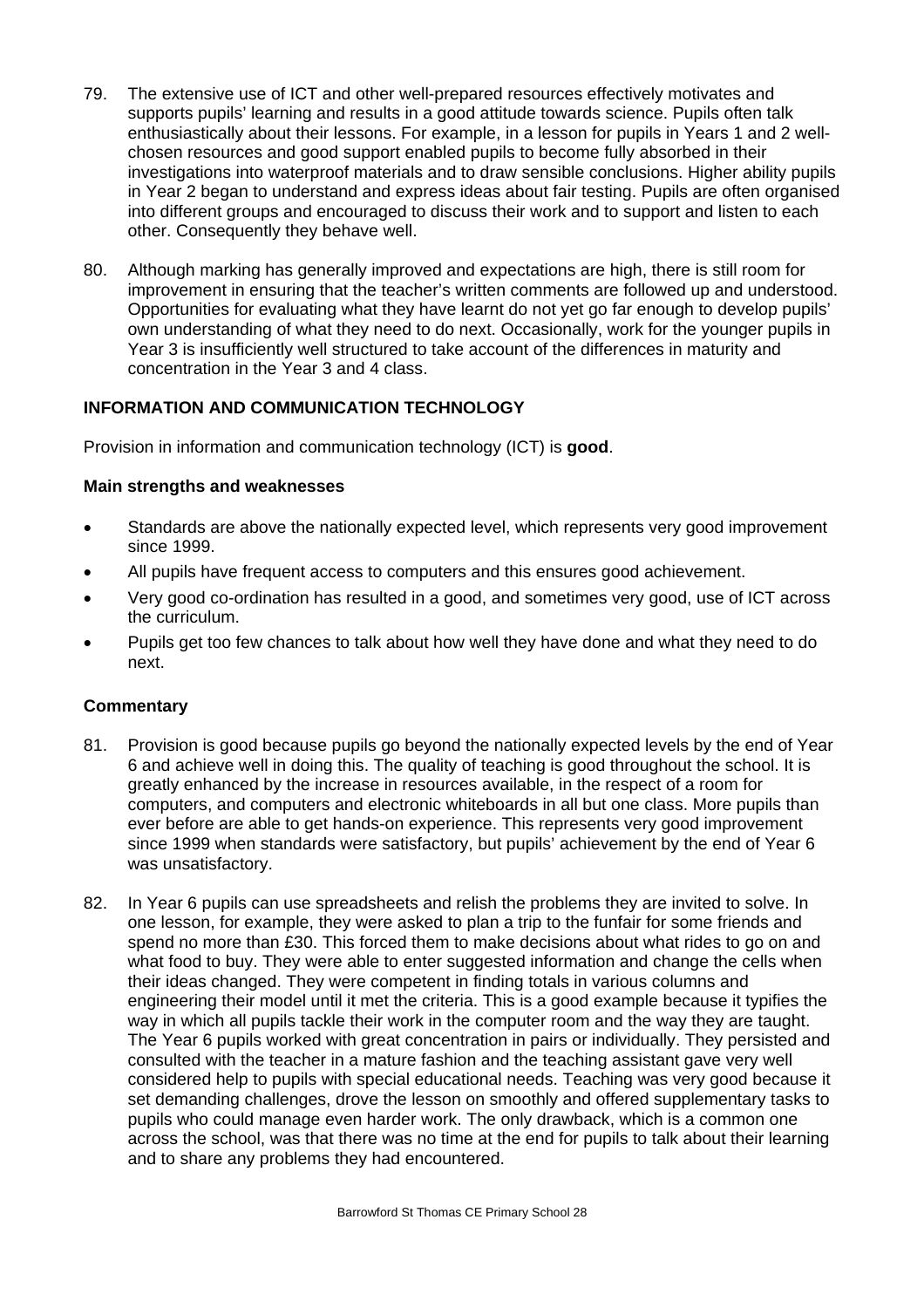- 83. By the end of Year 2, pupils are accomplished in many aspects of the curriculum. They can manage the basics of word processing and retrieve past text and make changes to it. Art software is used well, by all pupils, to create pictures, some of which are very sensitively composed and coloured. Many are skilled at programming electronic toys to move around the floor and they can find information on the Internet about, for example, their history topic on the Great Fire of London. The fact that so many pupils in the year can do these things demonstrates that standards are above what is normally expected and pupils are achieving well. Despite having computers and computerised gadgets at home, the work they do in school represents challenges in which they make good progress. This applies throughout the school.
- 84. The very good co-ordination has made sure that teachers know precisely how to assess pupils' work, that ICT is used productively across the curriculum and that the school knows exactly what still needs to be developed. It is the very good leadership that has helped pupils achieve well when many were making unsatisfactory progress in 1999. Forward planning and wise reflection ensure that the equipment, including electronic whiteboards used in most lessons, is used regularly and productively. Teaching assistants teach small groups of pupils in the computer room well and individual pupils complete basic arithmetic problems daily to boost their skills and confidence.

#### **Information and communication technology across the curriculum**

85. Pupils use ICT well across the curriculum. It is used very successfully in some cases, for example in music. Pupils glowed with pride when asked to enter information into electronic whiteboard presentation in front of the class, for example in mathematics. CD-ROMs and the Internet are frequently used to find information for topics. Programmable toys are used by younger pupils and electronic sensors are used well in Year 5 and Year 6 to measure temperature in science. There is a shortage of other equipment for pupils to extend this aspect of control and modelling, but the co-ordinator has this in hand. In one excellent music lesson, pupils in Year 3 and Year 4 composed spooky music, using computers, to accompany pieces of their creative writing. The superb teaching they received ensured that they made rapid progress and reached a high level of finished product and performance.

#### **HUMANITIES**

There were no lessons observed in geography and therefore it is not possible to make a judgement about provision in this subject. However, pupils' work was evaluated and discussions were held with the co-ordinator and pupils.

86. Pupils attain standards above the national expectations in **geography,** which represent good achievement. For example, pupils in Year 6 have a good understanding of the water cycle, points of the compass and bearings. They can talk about their work with nearly perfect recall, demonstrating successful learning in lessons. Moreover, older pupils have a good appreciation of how well mathematics is developed through geography and its relevance to other subjects such as religious education. Older pupils are fortunate in being able to enjoy a residential visit to a field study centre. This gives them a wider perspective on local geography. Pupils in Year 2 are beginning to be able to explain ideas such as how different kinds of weather affect people's behaviour. This is a step up from just learning the facts about different types of weather. The school's week devoted to studying different cultures provides an added, beneficial, dimension to pupils' achievement.

#### **History**

Provision in history is **good**.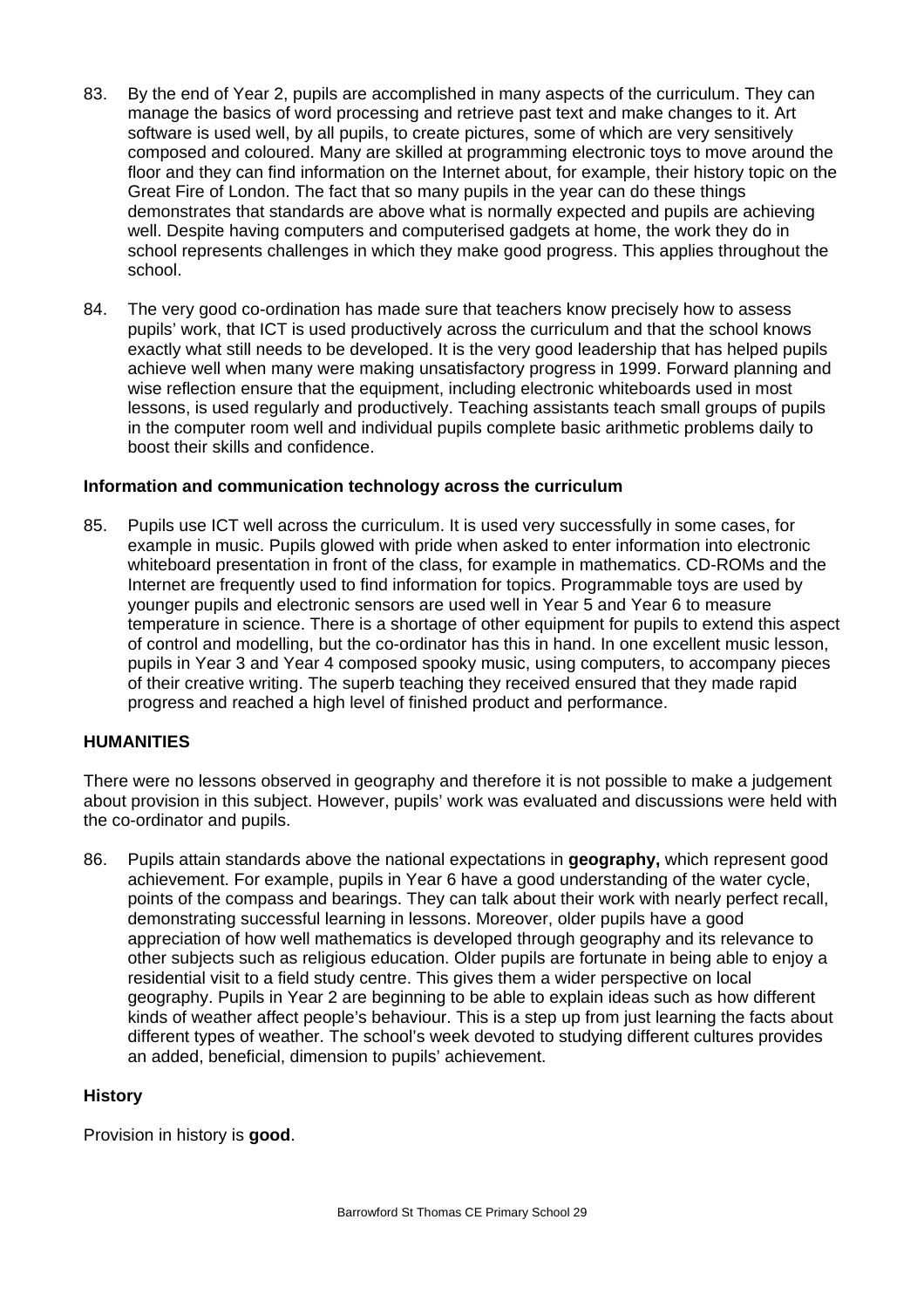#### **Main strengths and weaknesses**

- Standards are high and pupils achieve well.
- The quality of teaching and learning is good, and sometimes very good, resulting in very good attitudes to the subject.
- Cross-curricular links are made wherever relevant.
- Leadership and management are good.
- Assessment is thorough and constructive, but pupils are insufficiently involved in an assessment of their own work.
- The quality of completed written work is sometimes careless.

# **Commentary**

- 87. Standards throughout the school are above average and pupils' achievement is good owing to the good teaching that exists. Relationships are strong and pupils are encouraged to do their best. Work set is suitable for the different abilities within each class and this means that all, including those with special educational needs, are able to succeed. Questions are continual, so that parts of many lessons become a dialogue between teacher and class. Because of this, pupils feel totally involved, and are interested and enthusiastic. Relevant links are made with other subjects. Pupils produce pieces of extended writing, although the finished products are sometimes careless because some pupils do not pay enough attention to the comments made by teachers when marking their work. A very good English lesson with Year 3 and Year 4 pupils continued their history topic, making learning about family trees wholly relevant. During one lesson, pupils in Year 5 and Year 6 produced a lively series of short plays depicting scenes from a Victorian childhood. In many lessons, there are opportunities for pupils to research using computers, and many pupils are becoming skilled in identifying relevant information for their topic. Displays are used effectively to celebrate and record what the pupils have done.
- 88. The quality of leadership and management is good. There is a good range of assessment tasks, which is used following each topic, that allows teachers to know how well pupils have done and what they need to do to improve. A new portfolio of work is being developed which already is beginning to illustrate what is entailed in each level of attainment. However, too few opportunities are provided for pupils to talk about the quality of their own work and this limits their learning overall. Pupils use a good range of resources, some of which are borrowed from museums to supplement the school's collection.

# **CREATIVE, AESTHETIC, PRACTICAL AND PHYSICAL SUBJECTS**

There were no lessons observed in music and physical education and only one in design and technology. Therefore, it is not possible to make an overall judgement about the provision in these subjects. However, pupils' work and teachers' assessments were evaluated. In addition, discussions were held with the co-ordinators and pupils.

89. Standards of attainment, in **design and technology**, are above expectations with food technology and textiles as particular strengths. Standards have therefore improved since the previous inspection when they were about average. Pupils enjoy their lessons and are very proud of finished products. The quality of design and completion of finished product is almost always good. Teaching was excellent in a Year 5 lesson. As a result, pupils achieved very well and were highly motivated. The subject is very well led and managed and very detailed assessment of all units of work enables staff to plan focused work. All pupils are given opportunities to evaluate products from different cultures and learn about worldwide designs.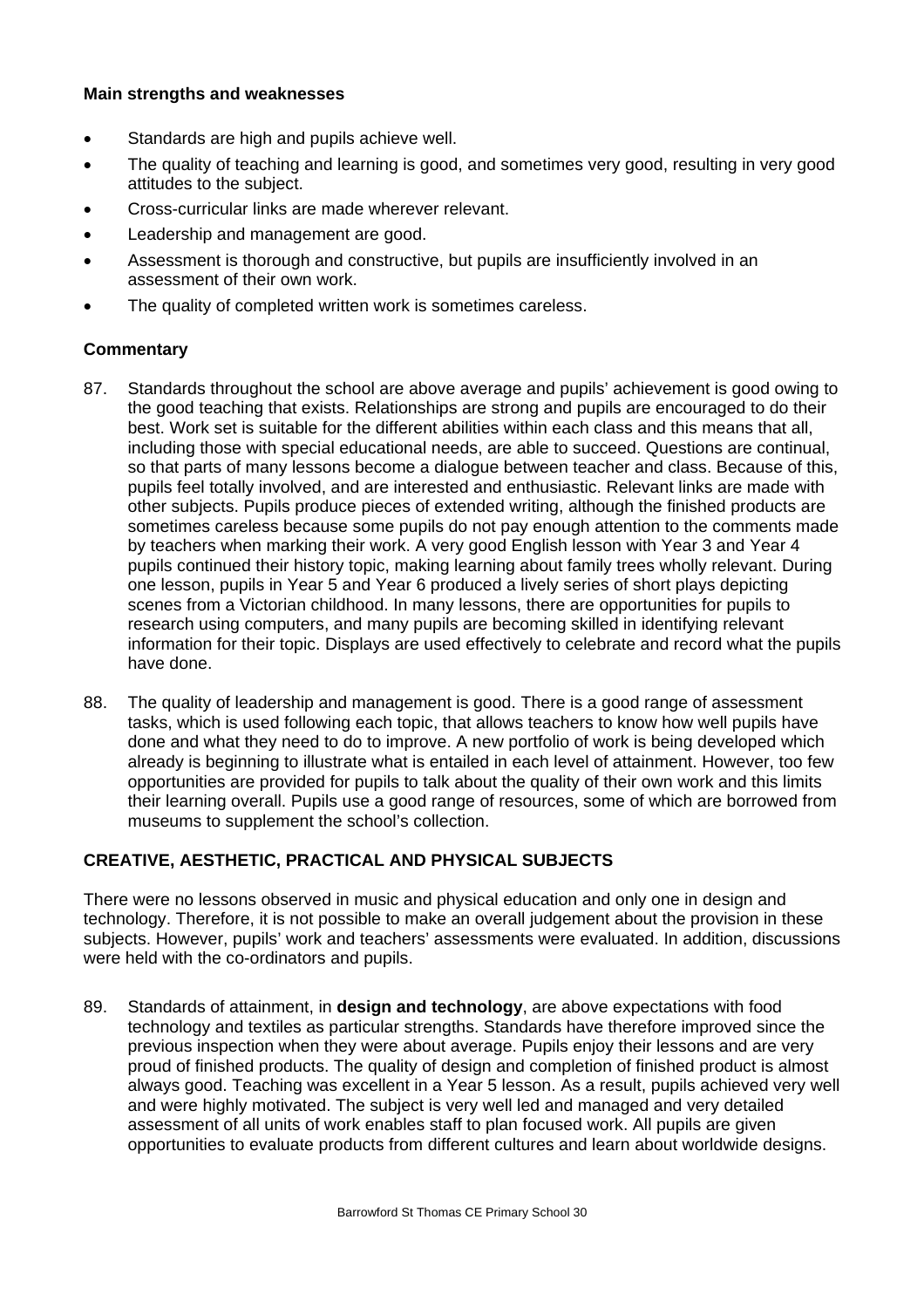- 90. Standards in **music** are above those expected nationally at the end of Year 2 and 6 and pupils achieve well. This is mainly due to the well-devised plan for teaching music and the considered way in which pupils' musical talents are nurtured. For example, about a third of all pupils learn a musical instrument, many of whom perform regularly, including being involved in the Pendle Music Festival. Singing is developed very well and practice culminates in frequent performances. Many pupils are encouraged to sing solos, which has a spiritual effect on the way in which pupils' self-esteem is enhanced in response to this challenge. The use of ICT in enabling pupils to compose their own music is excellent. Cultural development is assured because the co-ordinator has organised for all pupils to be taught the rudiments of African drumming. Pupils really enjoy their lessons. They particularly like recorded music to which they listen in lessons and collective worship. The co-ordinator is very proactive in choosing the music and organising all other aspects of provision. This represents very good leadership and management.
- 91. The assessment of pupils' work demonstrates that standards in **physical education** are about average at the end of Year 2 and Year 6. Dance and gymnastics contain relative weaknesses and the school is rightly concentrating on the improvement of pupils' ability to move with grace and poise. Training is planned to improve the teaching of these areas and teachers have already received some training and advice from the local education authority*.* There are several sports clubs, which are well supported by parents and pupils, which include basketball, netball and football.

# **Art and design**

Provision in art and design is **good**.

# **Main strengths and weaknesses**

- Pupils' learning benefits from good teaching that ensures good achievement.
- Good co-ordination has created effective methods of assessment that are used well.
- The curriculum is usefully extended by ICT, club activities and involvement in local events.
- The use of sketchbooks is sound but rather limited.

- 92. Standards are above those expected nationally by the end of Year 2 and Year 6. Pupils are achieving well because teaching is good and pupils' learning includes the frequent use of ICT to extend the range of activities.
- 93. Many pupils cite art and design as one of their favourite subjects alongside literacy and numeracy. This is because they love its practical nature and the fact that they are encouraged to be creative and contribute their own ideas rather than mimic the teacher's or copy directly the content of famous art. The study of famous art is tackled in a problem-solving way. For example, in Year 6 pupils were asked to produce a 'skyscape' in the vein of Van Gogh's *Starry Night*, but using some of the techniques found in David Hockney's work. This challenge produced some remarkable pieces, each one a unique interpretation of the task. This represented very good teaching, but in general teaching is good in the way that it enables pupils to succeed well. In Year 1, for example, pupils were excitedly mixing warm colours to paint bonfire pictures. They spoke with fervour about their work and the teaching assistant in charge used the activity well to enhance their vocabulary and sentence construction.
- 94. The good co-ordination of the subject has resulted in good assessment of pupils' work, clear direction for teachers and an extended curriculum that includes an art club and regular involvement in the Barrowford Arts Festival. Useful collections of pupils' work have been made that exemplify the kind of results that the school wants to promote. Pupils, throughout the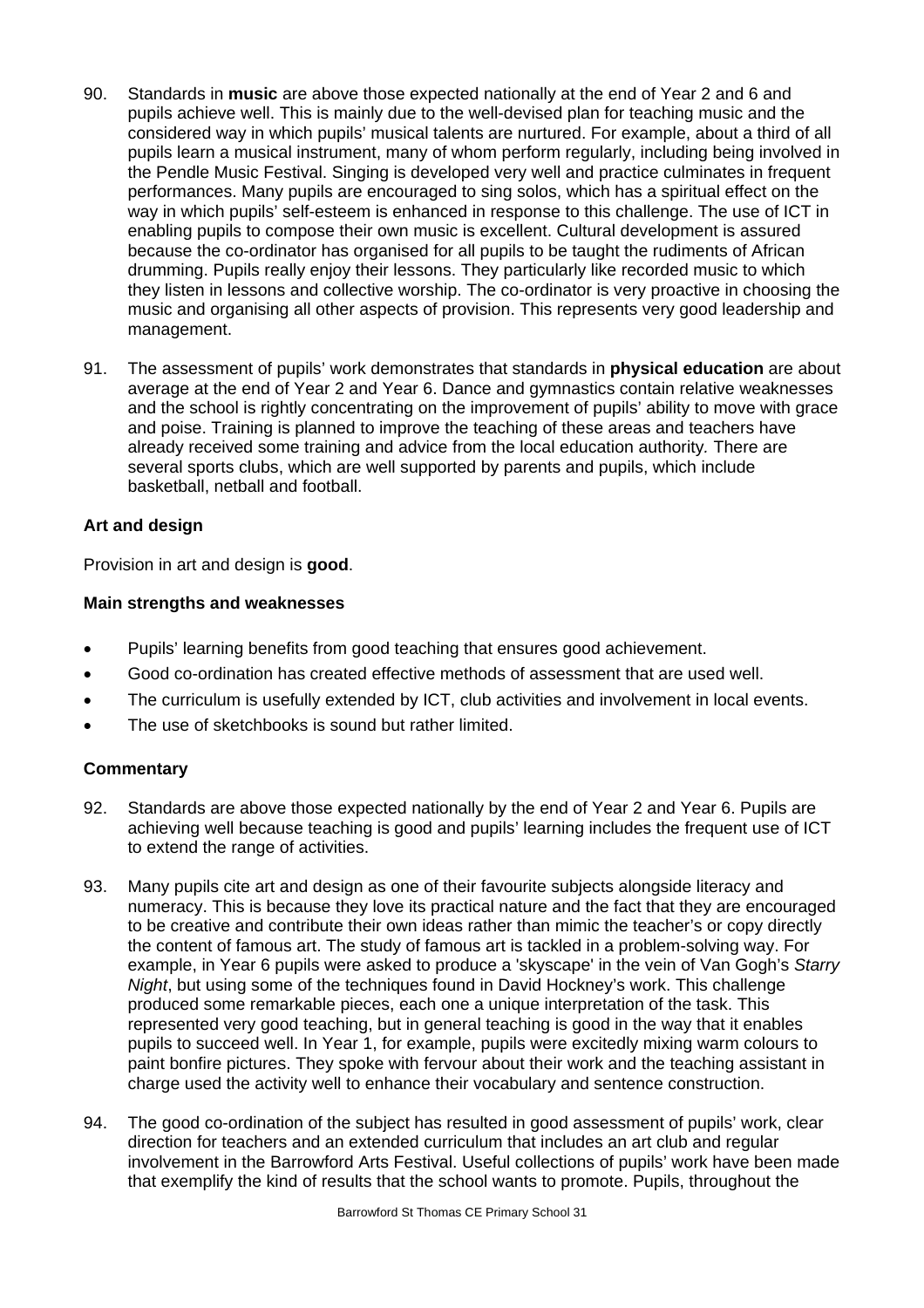school, are regularly asked to use the same stimulus so that teachers can study the outcomes and discuss the development of artistic skills. For example, pupils have drawn and painted flowers. These demonstrate the good progress that pupils make, culminating in some finely detailed and subtly coloured still life pictures in Year 6. The co-ordinator has a good knowledge of what is taught because lesson observations have been conducted to complement the knowledge gained through collecting work and talking to pupils.

95. Teaching is good in the way that the various elements of art are tackled in a systematic way. Pupils in Year 2 have produced some very expressive self-portraits in charcoal and crayon using Modigliani's style and these skills have been extended and developed, for example, in Year 6 when pupils tackled the topic of perspective using charcoal, paint and fine material to create a textured finish. Sketchbooks are used satisfactorily in Years 3 to 6, but mostly for basic drawing and trying out ideas using pencil. They are under-used for developing ideas using paint and textiles, for example. Some pupils write about their art work, but this is not a frequent activity or one used in sketchbooks.

# **PERSONAL, SOCIAL AND HEALTH EDUCATION AND CITIZENSHIP**

Only two lessons were seen in **personal, social, health and citizenship education** so it is not possible to make an overall judgement on provision.

- 96. The school places great importance upon developing pupils' personal and social development and encouraging them to keep safe and well. As a result of the strong provision pupils' personal development is very good. The subject is well organised and taught separately and through other subjects. The strong links with the local community and other schools contribute significantly to pupils' personal development. Issues such as drugs awareness and sex education and relationships are included appropriately within lessons. The school makes good use of guidance provided by the local authority for teaching the subject to ensure it is embedded in the curriculum. In the lessons seen, teaching and learning were at least good and pupils achieved well. Pupils had good opportunities to express their feelings and discuss the qualities and importance of friendships. One of the strong features of the school is the high regard and value pupils place on their friendships with each other.
- 97. The co-ordinator leads and manages the subject well and is aware of the next stages of development. Pupils learn about the responsibility of citizenship through voting for class representatives to the school council. The council meets regularly and has worked successfully on issues that affect pupils' welfare directly. Provision is well supported through visitors including the 'Building Bridges' multi-faith group and themed events in school such as 'Cultural Week' where pupils learn about other cultures and faiths.